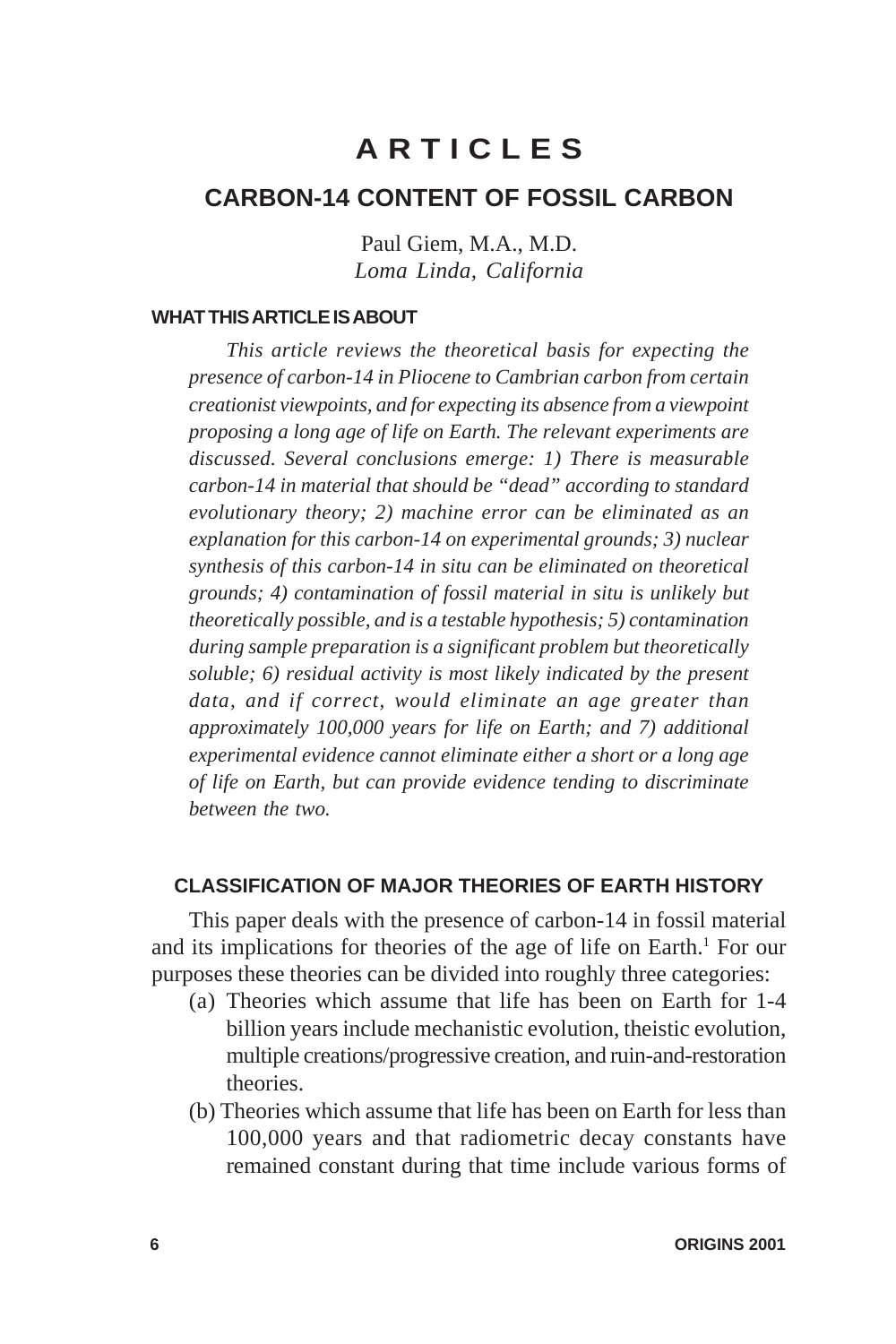special creationism. These include those placing the Flood at the time indicated by the Masoretic text of Genesis 11 (4,300- 4,500 years ago), those dating the Flood by the Septuagint (5,500 years ago), and those placing the Flood at a somewhat more remote time (usually about 10,000-20,000 years ago).

(c) Theories assuming that life has been on Earth for less than 100,000 years and that radiometric decay constants have not remained constant during that time include various forms of special creationism which may be quite similar to those mentioned in the second category, except for their view regarding decay constants.<sup>2</sup>

The predictions of the third category of theories regarding carbon-14 in fossil carbon (carbon from such sources as coal, oil, natural gas, wood, or bone) usually match those of the first category, although they are not logically required to do so. In fact, unless there are some constraints on how much radiometric constants may vary, the third category of theories cannot make any predictions whatever. In this paper we are concerned with theoretical predictions and their match with experimental evidence. Since the third category has difficulty making any predictions regarding carbon-14 in fossil carbon, it will be ignored here, not because we know it to be wrong, but because it is untestable.

## **LONG-AGE THEORIES PREDICT NO CARBON-14 IN GEOLOGICALLY OLD SAMPLES**

In the first category — long-age theories —, some rather definite predictions can be made about samples that are assigned an age greater than 100,000 years. No one assumes that the concentration of carbon-14 in ordinary carbon (14C/C ratio) in the biosphere has ever been more than 10x the present  ${}^{14}C/C$  ratio. One can accordingly establish a reasonable upper limit of 0.0056 percent modern carbon (pmc) for the  $14$ C/C ratio in a 100,000-year-old specimen. Every 57,100 years the  $^{14}$ C/C ratio decreases by a factor of 1,000. A 200,000-year-old specimen should have a present 14C/C ratio of 0.000 000 031 pmc or less. By the time we get back to 300,000 years, a sample should have less than one atom of carbon-14 in a gram of carbon as residual activity.<sup>3</sup> This means that one million-year-old samples, or 350 million-year-old samples, should have **no** residual radiocarbon.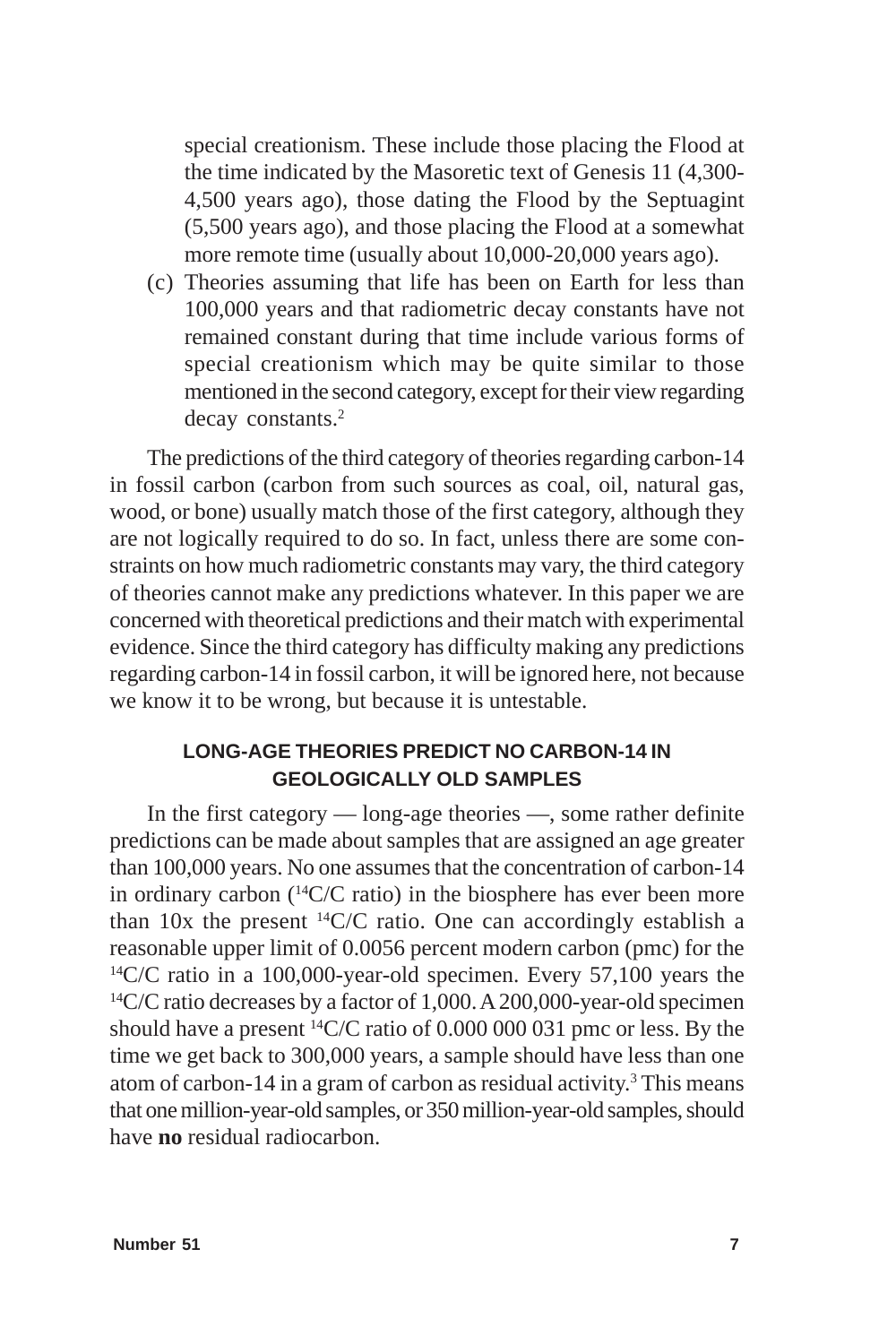Explanations of measured radiocarbon in an old sample that are consistent with long-age theories might include carbon-14 created there by nuclear synthesis, carbon-14 from elsewhere contaminating the sample (either in the ground or during sample preparation), or machine error (the measuring device indicating the presence of carbon-14 in the sample when in fact there is none). These possible sources of error will be discussed below.

## **MOST SHORT-AGE CONSTANT-DECAY MODELS PREDICT A SMALL AMOUNT OF CARBON-14 (0.6 TO 0.005 PMC) IN GEOLOGICALLY OLD SAMPLES**

The predictions of the second category of theories, which we shall call short-age constant-decay theories, are not as clear-cut. There is general agreement among short-age theories that the Paleozoic and Mesozoic sediments were deposited by the Flood, and are thus contemporaneous. Some would have sediments up to the Pliocene also deposited by the Flood, while others would have the Pliocene and possibly other Cenozoic sediments be immediately post-Flood. The date of the Flood would vary from theory to theory, although usually by less than 20,000 years). In addition, there are questions about how much carbon-14 was in the earth at Creation, how much carbon-14 was being formed per year before the Flood, and how much ordinary carbon was in the biosphere at the time the Flood started.

With the simplest case, we will assume that Earth was created in equilibrium with respect to carbon-14, and that the cosmic ray flux, Earth's magnetic field, and distribution of nitrogen in the atmosphere before the Flood were all essentially the same as today. Then we can assume that the amount of carbon-14 in the biosphere was the same as it is today. A short-age Flood model requires that this carbon-14 would have been diluted in a pool of ordinary carbon (carbon-12 and carbon-13) vastly greater than that of today. How much greater that pool was would be based on the amount of existing fossil carbon. Certainly the carbon from all the coal in Flood strata, probably all the oil and possibly the natural gas,<sup>4</sup> and an unknown percentage of all the limestone would have been in the biosphere. Fossil shells should have been in the biosphere, but there could have been a reservoir effect so that they would have less carbon-14 than expected. Amorphous or crystalline calcium carbonate may or may not have been in equilibrium with the biosphere.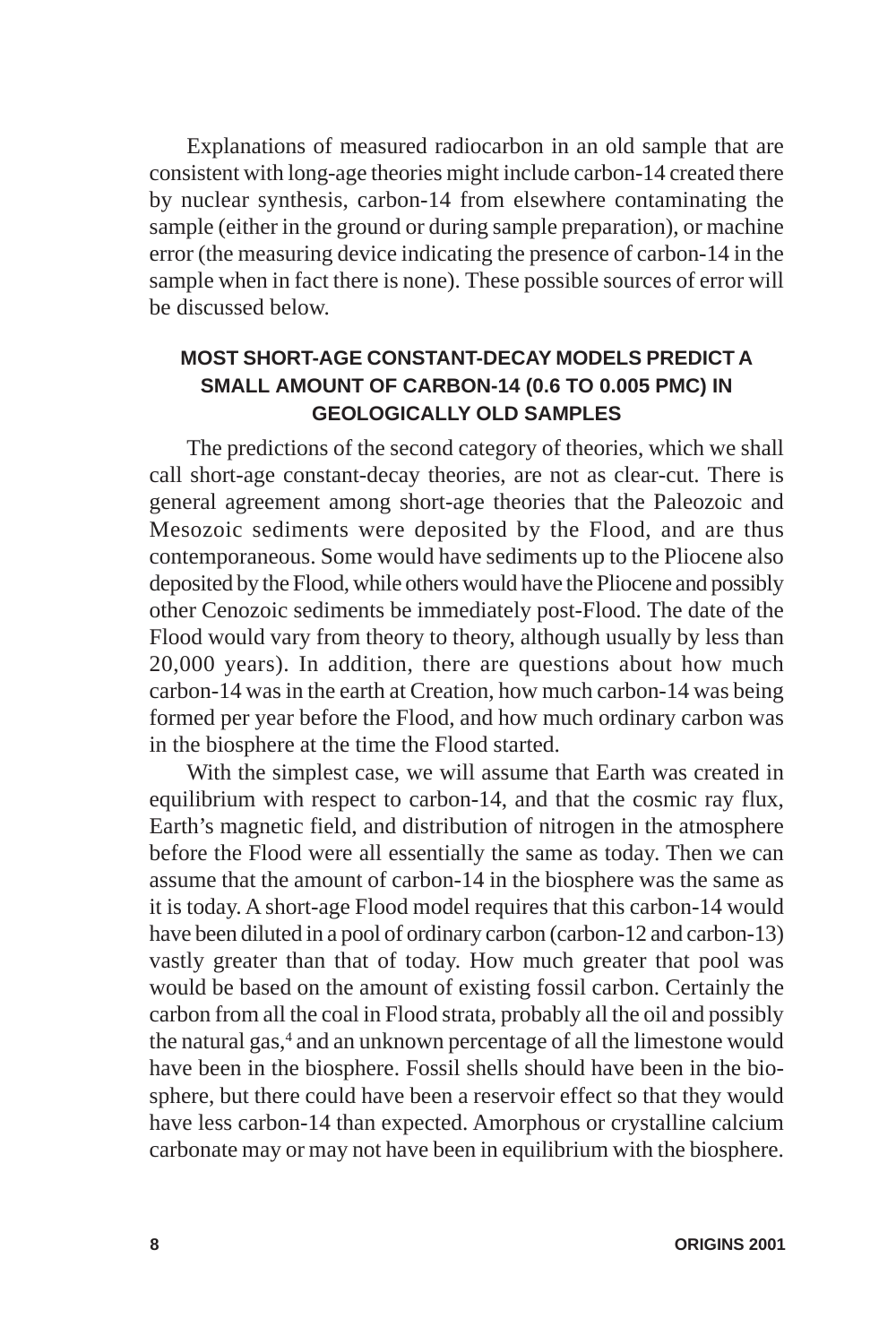Therefore, to find the pre-Flood pool of ordinary carbon, one would need to add all the coal, oil, and possibly natural gas reserves, and some percentage of the world deposits of limestone. The 14C/C ratio expected before the Flood would then be the present one divided by the ratio of fossil carbon to carbon in the biosphere.

The best estimates I have seen for carbon in various reserves were collected by Brown (1979). More recent estimates (for example, Scharpenseel and Becker-Heidmann 1992) agree within a factor of 2. Brown's estimate for carbon in the modern biosphere was  $3.9 \times 10^{13}$  metric tons, for fossil organic carbon  $6.8 \times 10^{15}$  metric tons, and for sedimentary carbonate  $1.3 \times 10^{16}$  metric tons. Accordingly, the pre-Flood reservoir of ordinary carbon would have been some 180-510× as much as at present. This estimate could easily be in error by a factor of 2 or so in either direction. This would affect the denominator of the 14C/C ratio and thus decrease this ratio in the pre-Flood era by some 200-500× and possibly up to 1000× compared to the modern era. Based on these considerations, my best estimate would be about 200×, but 100-400× seems reasonable.

The numerator of the  ${}^{14}C/C$  ratio could also have been different before the Flood. Some of the factors that could reasonably affect the numerator are the cosmic ray flux and the amount of carbon-14 existing at the time of creation. If one assumes that at creation there was no carbon-14 in the biosphere, and that the Flood was 1656 years after creation (the shortest reasonable time), then at the time of the Flood carbon-14 would have built up in the biosphere to 18% of its equilibrium value, based on a constant production rate for carbon-14. In addition, if the magnetic field was at maximum reasonable strength, the production of carbon-14 would have been reduced by approximately 75% (Brown 1979). A stronger magnetic field would seem to be a very reasonable assumption. Finally, a vapor canopy might have reduced the production of carbon-14 by an unknown amount, although a physically stable vapor canopy would probably have had a minor effect that may be ignored for our purposes.

It is not unreasonable to postulate a very low, non-equilibrium total amount of carbon-14 in the original atmosphere. This is not likely to be explained by the theory that there was no carbon-14 immediately after creation because creation was perfect. That theory would imply that there were no other radioactive isotopes immediately after creation. Other radioactive isotopes such as potassium-40 are in the biosphere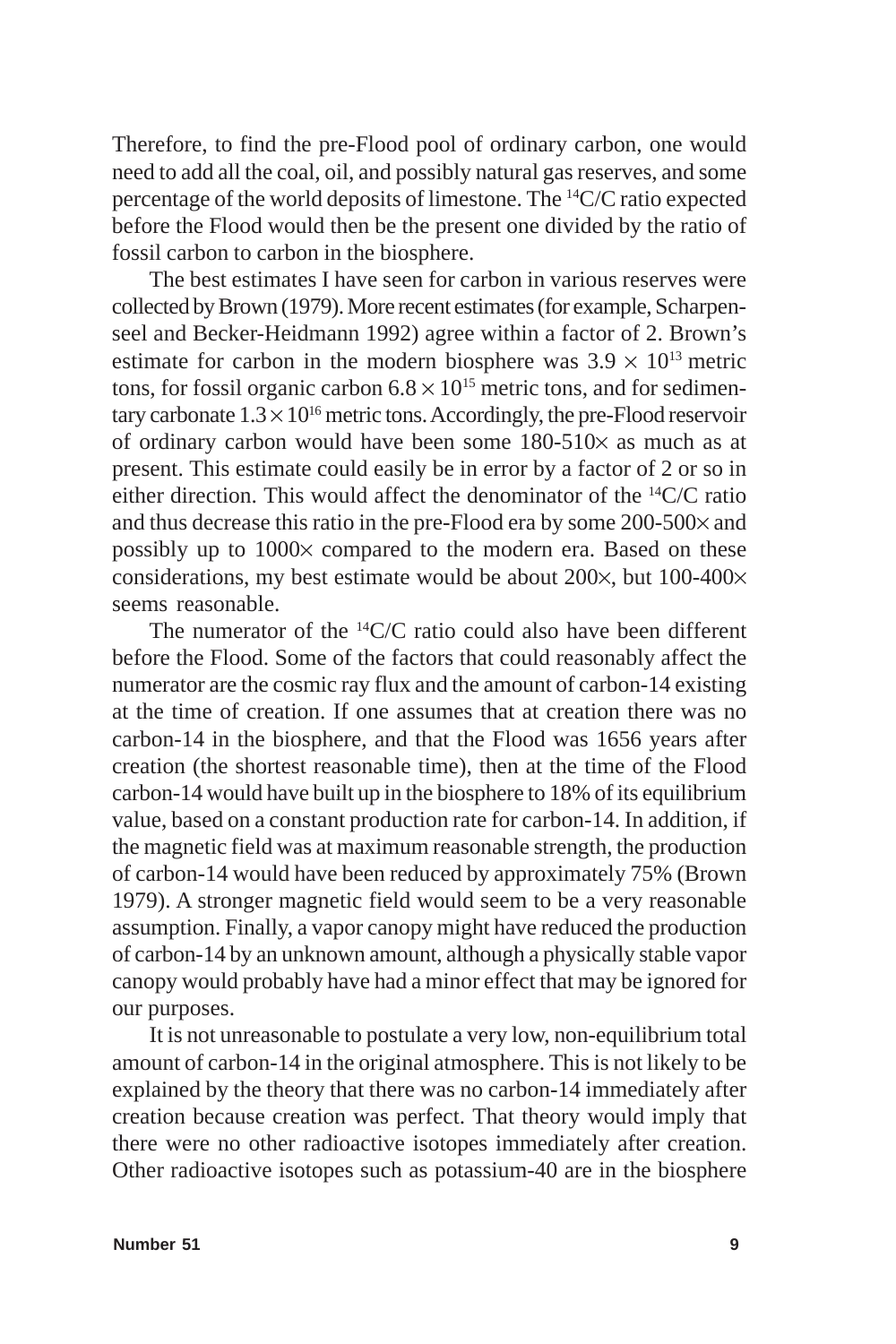now, and they were probably in the biosphere at the time of the Flood, and also at creation. However, if one assumes that Earth's matter existed before creation, there is the possibility that the primeval atmosphere contained primarily water vapor and was devoid of nitrogen, in which case the production of carbon-14 from cosmic rays would be markedly reduced. So a minimal concentration of carbon-14 at creation week cannot be ruled out.

Finally, time since the Flood must be factored into any model for carbon-14 dating. If one follows a Masoretic chronology, there would be a reduction in the carbon-14 in pre-Flood samples of 41-42% due to the time since the Flood. For a Septuagint chronology, the reduction would be about 50%, and for gap theories the reduction would be substantially larger. Putting the Flood at the date proposed by Aardsma  $(1991) - 12,000$  B.C. — would reduce the amount of carbon-14 by 82%. Putting it at 57,100 years ago would reduce it by 99.9%. At this point I will ignore theories that place the Flood more than about 20,000 years ago (and would reduce the concentration of carbon-14 by >91%), although it must be acknowledged that these theories cannot be logically excluded from consideration.

The various factors that would reduce the pre-Flood <sup>14</sup>C/C ratio in the biosphere are not entirely independent of each other. One can propose a Flood at 20,000 years ago, but if one expands the post-Flood chronology, then it seems illogical to assume a short chronology for the time between creation and the Flood. Increasing the time between creation and the Flood provides more time for carbon-14 to equilibrate and lessens the apparent aging effect of starting with little or no carbon-14 at creation. Thus it is not accurate to take all the reduction factors and simply multiply them together. The same is true, although to a lesser degree, for models based on the Septuagint. Finally, if one assumes that some of the carbon in the Phanerozoic fossil record came from comets or meteorites, the reduction in the pre-Flood 14C/C ratio caused by a larger pre-Flood biomass must be decreased by the proportion of "fossil" carbon that did not come from the earth.

We will now make some estimates using the above assumptions. For example, suppose we start with a Masoretic chronology, a stronger pre-Flood magnetic field, and a negligible amount of carbon-14 at Creation. Then a reasonable first approximation for the expected measured 14C/C ratio of fossils buried in the Flood is the reduction due to biomass, multiplied by the reduction due to the magnetic field, multiplied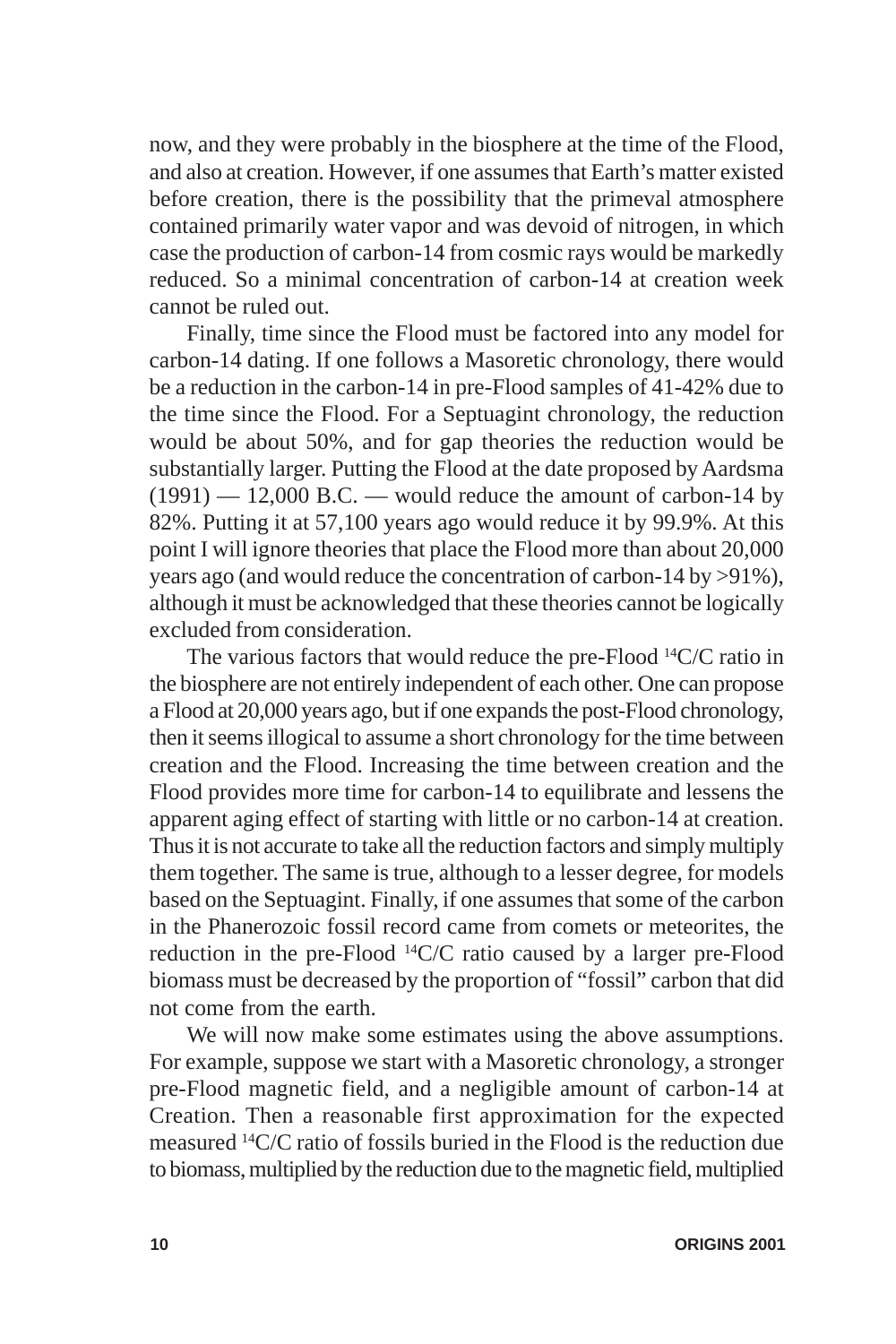by the reduction due to non-equilibrium conditions at the beginning, multiplied by the reduction due to the passage of time since the Flood. My best *a priori* estimate of the numbers would be  $1/200 \times 1/4 \times 1/5 \times$ 60%, or 1/6,667, which would correspond to 0.015 pmc measured. It could be as low as 1/4 of that if our estimates of fossil carbon are low and the carbon in limestone was in equilibrium with the biosphere,<sup>5</sup> although experimental evidence (see below) indicates that dolomite was not in equilibrium with the biosphere and suggests that most of the limestone was also not in equilibrium with the biosphere. A more likely lower limit would be 1/13,333, or 0.0075 pmc. A reasonable upper limit would be  $1/100$  (low estimate of reduction due to biomass)  $\times 60\%$ , or 0.6 pmc. Much of the spread in the upper limit is due to differences in assumptions regarding the pre-Flood magnetic field, assumptions that are presently untestable. A Septuagint chronology would predict roughly the same numbers. The decrease due to a longer time since the Flood would be almost exactly offset by an increase due to more time between creation and the Flood. The only change would be that the upper limit would drop to 0.5 pmc.

Ancient flood models probably should not use factors for nonequilibrium conditions before the Flood. Therefore the model proposed by Aardsma (1991) should predict a most likely concentration of 1/200  $\times$  1/4  $\times$  18%, or 0.0225, with a lower estimate of 0.01125 (or 0.01) pmc and an upper estimate of 0.18 pmc. At 21,000 years the estimate should be roughly 0.01 pmc with a lower limit of 0.005 pmc and an upper limit of 0.08 pmc. Calculations could be made for other models, but these calculations give one a feel for the predictions that can be expected from various models. It is of interest that there is so little variation in the predictions for the lower limit for present-day measurements of pre-Flood fossil carbon among the major models.

## **CARBON-14 IS FOUND CONSISTENTLY IN GEOLOGICALLY OLD SAMPLES**

When carbon-14 dating was first developed, the level of carbon-14 was measured by counting the decay of carbon-14 atoms in a given sample (decay counting). This was associated with a high background count, which, under most circumstances, swamped the low levels of carbon-14 expected by short-age constant-decay theories noted above. It also necessitated having a control counter, which would be filled with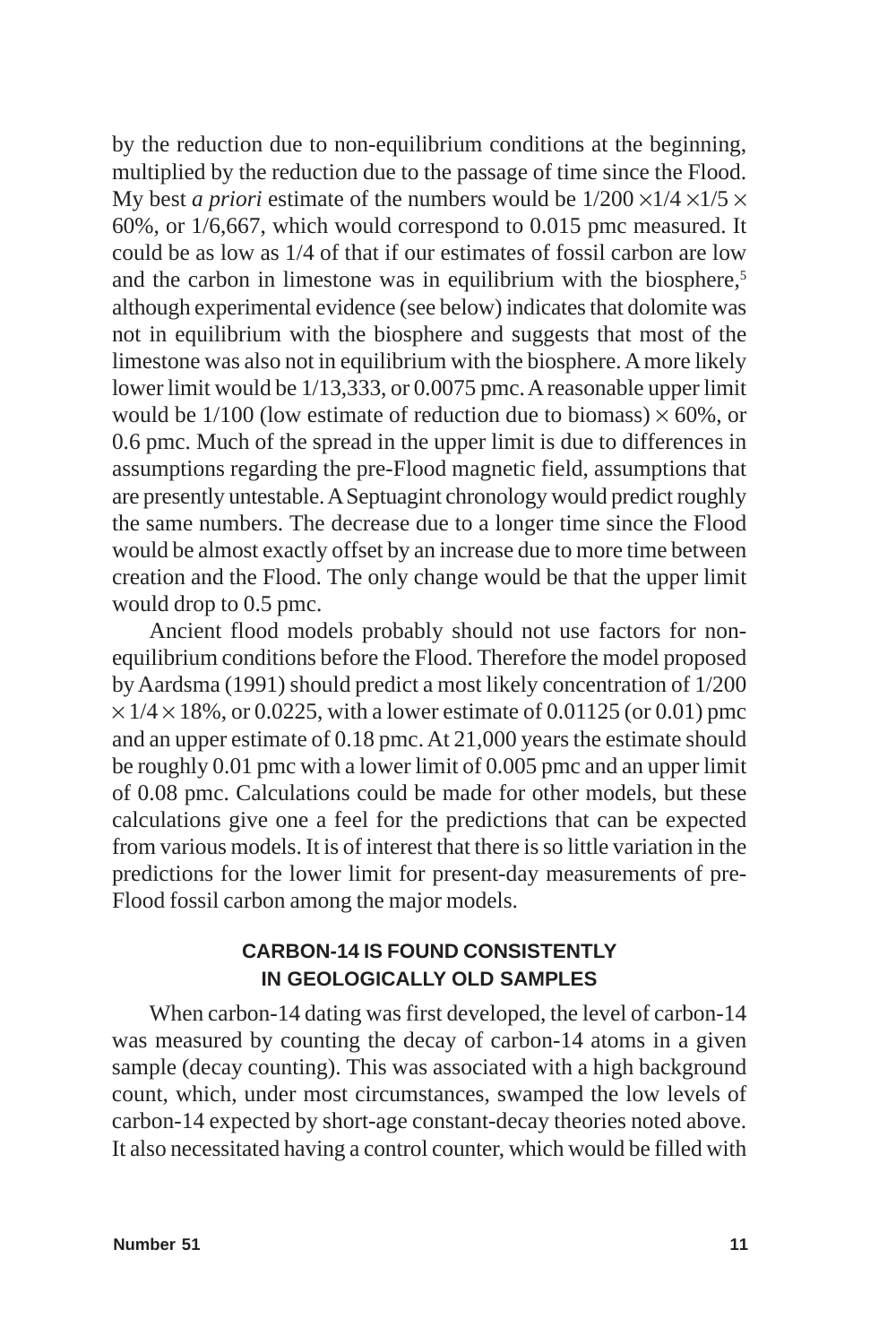supposedly "dead" carbon. Any small residual amount of carbon-14 in the "dead" carbon would not be detected, because the method guarantees that any residual would be subtracted out. A possible exception would be if one used truly non-fossil carbon which was known to contain no residual carbon-14 for the comparison. As far as I know, such an experiment has never been reported, and it is difficult to imagine it being done by someone who did not consider short-age constant-decay theories a live option.

A method called isotope enrichment might be able to find carbon-14 in fossil material even given the above difficulties. This method involved concentrating the carbon-13 and carbon-14 in a specimen by fractional distillation of carbon monoxide. The fraction of carbon-14 in a specimen is increased, making it measurable using standard decay-counting techniques. This method could theoretically detect carbon-14 in geologically old specimens, since, for example, carbon dioxide from anthracite coal can be compared with enriched carbon dioxide from anthracite coal.

The experiment in question was done at least three times (Grootes et al., 1975). The first time, the results on anthracite were 0.023±0.011 pmc. Grootes et al. believed that there was contamination in the system. They made some changes in the process and repeated the experiment two more times, getting 0.0072±0.0096 pmc, and 0.0062±0.0038 pmc. If the last two results are combined statistically, they give  $0.0064\pm$ 0.0035 pmc, which is not statistically different from zero. This particular method has fallen out of favor. The reason for this is not documented in the literature, but probably was due at least in part to the fact that it involved a difficult, time-consuming fractional distillation followed by a time-consuming process of counting decays.

In the late 1970s a new method of measuring carbon-14, called AMS, or Accelerator Mass Spectrometry dating, was developed. This involved directly counting the carbon-14 atoms, using a tandem accelerator. Since the atoms are first negatively charged, most of the interference from nitrogen-14, which is much more common than carbon-14 but does not easily take a negative charge, is eliminated. In addition, each atom is accelerated by a very high voltage, and several tests can be done to make sure that we are in fact measuring carbon-14 instead of some interfering isobar, or cosmic rays. Theoretically, the machine should have zero machine background, which makes it ideal for attempting to detect carbon-14 in geologically old specimens.6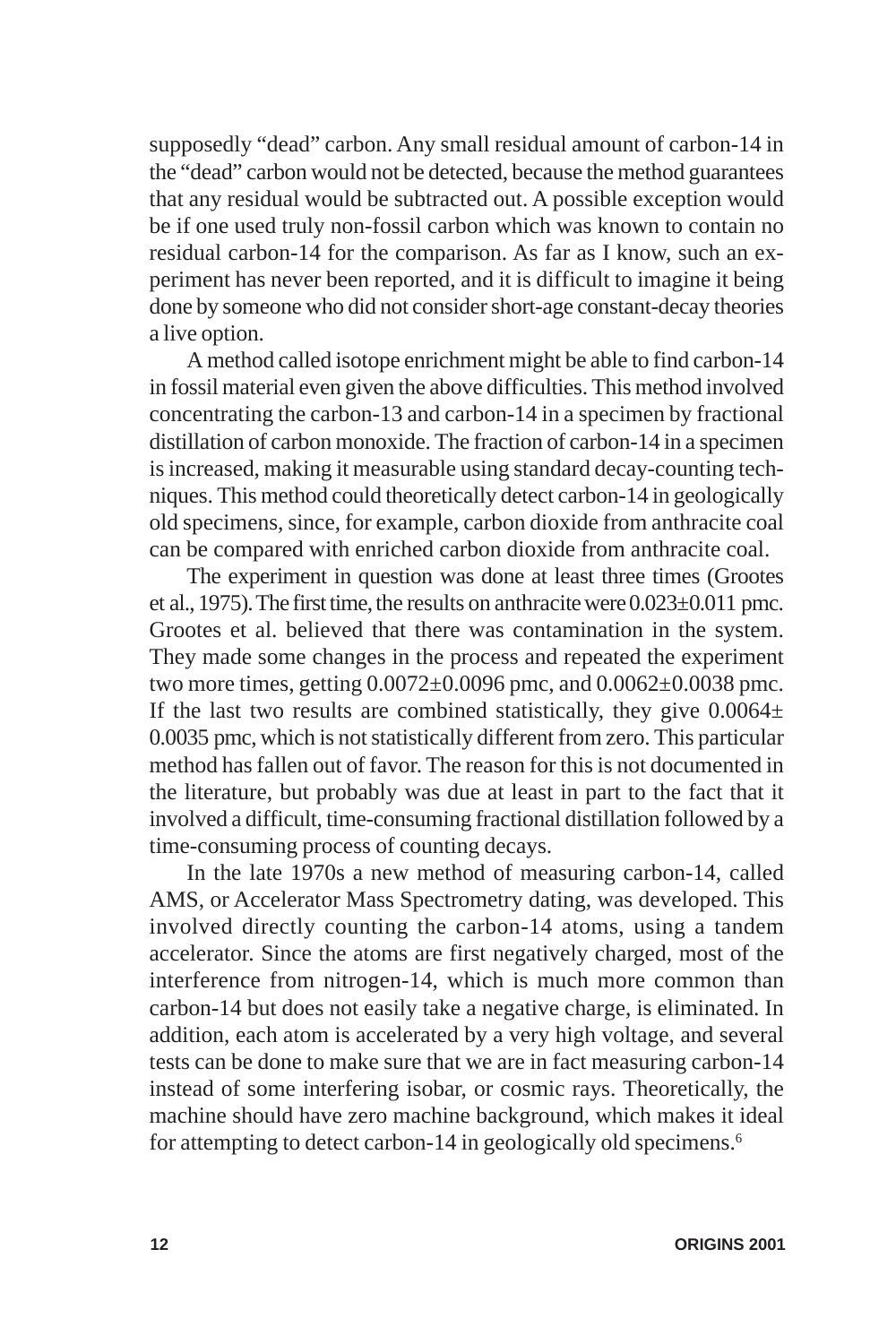If one defines machine background as carbon-14 equivalent counts without a sample in place, the predictions of zero background turn out to be largely correct. Schmidt et al. (1987) were able to run their machine with an empty aluminum target holder without finding any atoms of carbon-14 in a 30-minute run, which would be equivalent to >90,000 radiocarbon years (<0.0014 pmc) if they had had a standard current of ordinary carbon. Van der Plicht et al. (1995) found an equivalent age of >100,000 radiocarbon years, and Kirner et al. (1995) obtained an equivalent age of >104,000 years.

Careful experimental technique is necessary. Some experiments did show small amounts of carbon-14 in the machine blanks. Donahue et al. (1984) found carbon-14 atoms equivalent to 0.08 pmc with an empty target holder. Kitagawa et al. (1993) obtained 0.03 pmc. Beukins et al. (1992) did better (0.015±0.007 pmc). Apparently with more careful technique one can reduce the machine background to negligible levels, as noted in the preceding paragraph.

However, as one can see from Table 1 (p 14-15), carbon samples have not matched the best results from machine blanks. There is some residual carbon-14 in even the most carefully prepared samples, so that the article by Schmidt et al. was entitled "Early expectations of AMS: greater ages and tiny fractions. One failure? — one success." As can be seen from Table 1, further experiments have continued to find carbon-14 in supposedly "dead" carbon, raising the question as to how to explain this carbon-14.

Short-age constant-decay theories predict that fossil carbon should contain a small amount of carbon-14, and one explanation of the above data is that one of these short-age theories is correct. But there are other possible explanations. The obvious ones are machine background which only happens when carbon-12 and/or carbon-13 are in the machine, contamination of the source deposits in the ground (*in situ*), contamination of the samples with modern carbon during sample processing, or the creation of carbon-14 *in situ* by nuclear reactions.

### **MACHINE BACKGROUND IS NOT AN ADEQUATE EXPLANATION**

The hypothesis that machine background can account for this carbon-14 has been universally rejected by researchers in the field, and for good reason. Any atom which is counted as carbon-14 must pass at least 3, and sometimes 4 tests. First, it must pass through the accelerator.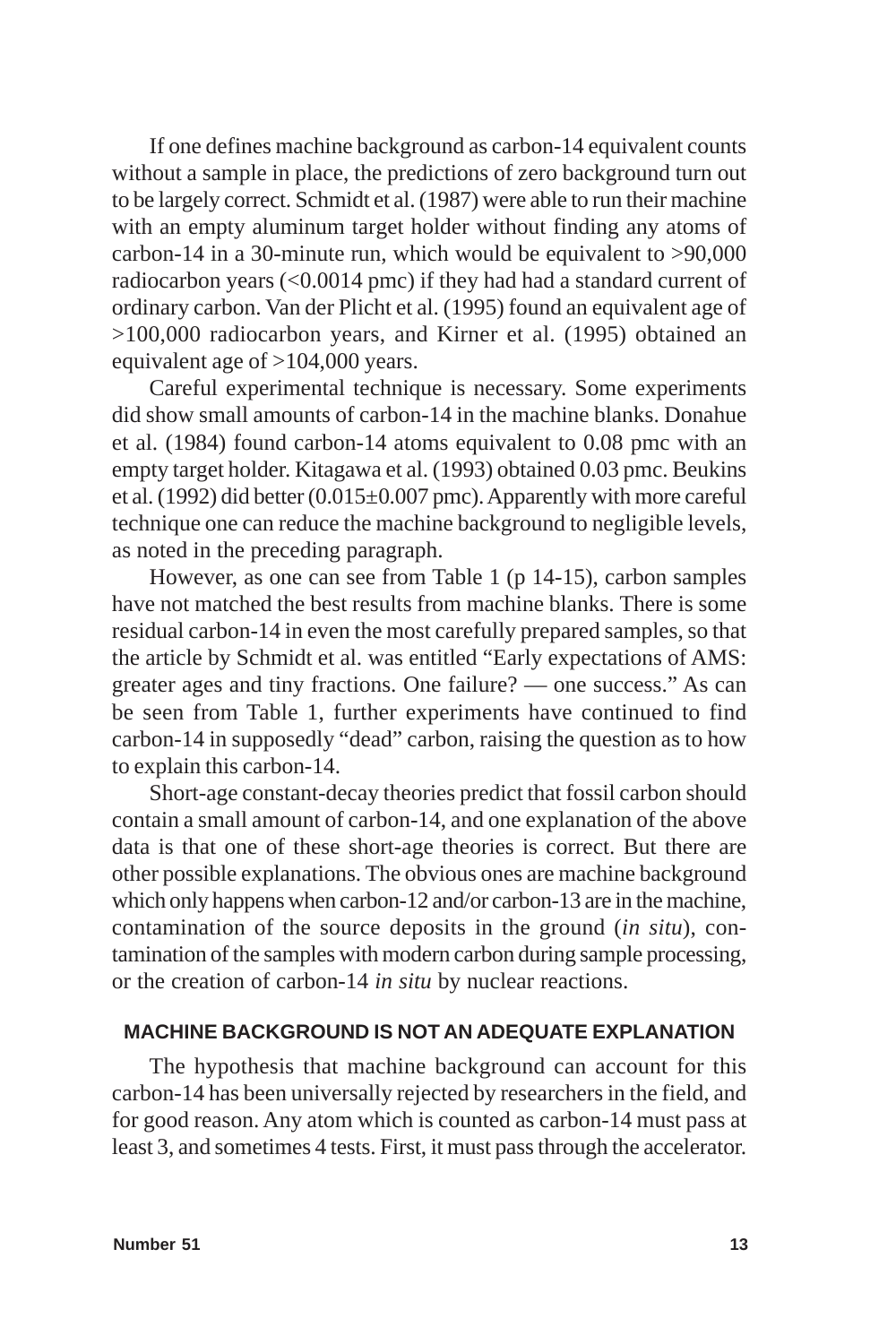### **TABLE 1**

### **Radiocarbon Measurements on "Dead" Carbon**

**14C/C (pmc)(±1 S.D.) Material Reference**

 $0.21 \pm 0.06$  CO<sub>2</sub> (source?)<br> $0.20 - 0.35$ <sup>\*</sup> (range) Anthracite

0.61±0.12 Foraminifera Arnold et al. 1987 0.60±0.04 Commercial graphite Schmidt et al. 1987 0.52±0.04 Whale bone Jull et al. 1986 0.5±0.1 Wood, 60 Ka Gillespie & Hedges 1984 0.42±0.03 Anthracite Grootes et al. 1986 0.401±0.084 Foraminifera (untreated) Schleicher et al. 1998 0.383±0.045 Wood (charred) Snelling 1997 0.358±0.033 Anthracite Beukins et al. 1992 0.342±0.037 Wood Beukins et al. 1992<br>0.34±0.11 Recycled graphite Arnold et al. 1987  $0.34\pm0.11$  Recycled graphite 0.3±? Coke Terrasi et al. 1990<br>0.3+? Coal Consumers Schleicher et al. 19 0.3±? Coal Schleicher et al. 1998 0.26±0.02 Marble Schmidt et al. 1987 0.2334±0.061 Carbon powder McNichol et al. 1995  $0.211\pm0.018$  Fossil wood Beukins 1990 0.21±0.02 Marble Schmidt et al. 1987 0.2 $\pm$ 0.1<sup>\*</sup> Calcite Donahue et al. 1997 0.198±0.060 Carbon powder McNichol et al. 1995 0.18±0.01\*\* Anthracite Nelson et al. 1986 0.166±0.008 Foraminifera (treated) Schleicher et al. 1998 0.162±? Wood Kirner et al. 1997 0.154±?\*\* Anthracite coal Schmidt et al. 1987 0.152±0.025 Wood Beukins 1990 0.142±0.023 Anthracite Vogel et al. 1987 0.142±0.028 CaC<sub>2</sub> from coal Gurfinkel 1987<br>0.14±0.02 Marble Caca Schleicher et a 0.130±0.009 Graphite Gurfinkel 1987 0.128±0.056 Graphite("unknown Vogel et al. 1987 provenance") 0.125±0.060 Calcite Vogel et al. 1987 0.112±0.057 Bituminous coal Kitagawa et al. 1993 0.1±0.01 Graphite (NBS) Donahue et al. 1990 0.1±0.05 Petroleum, cracked Gillespie & Hedges 1984

0.71±?\* Marble Marble Aerts-Bijma et al. 1997 0.51±0.08 Marble Gulliksen & Thomsen 1992<br>0.5±? Dolomite (dirty) Middleton et al. 1989 Middleton et al. 1989 0.32±0.06 Foraminifera Gulliksen & Thomsen 1992 Grootes et al. 1986 Aerts-Bijma et al. 1997 0.18±0.05 (range?) Marble Van der Borg et al. 1997 0.18±0.03 Whale bone Gulliksen & Thomsen 1992 0.18±0.03 Calcite Gulliksen & Thomsen 1992 0.18±? Recycled graphite Van der Borg et al. 1997 0.17±0.03 Natural gas Gulliksen & Thomsen 1992 0.16±0.03 Wood Gulliksen & Thomsen 1992 Schleicher et al. 1998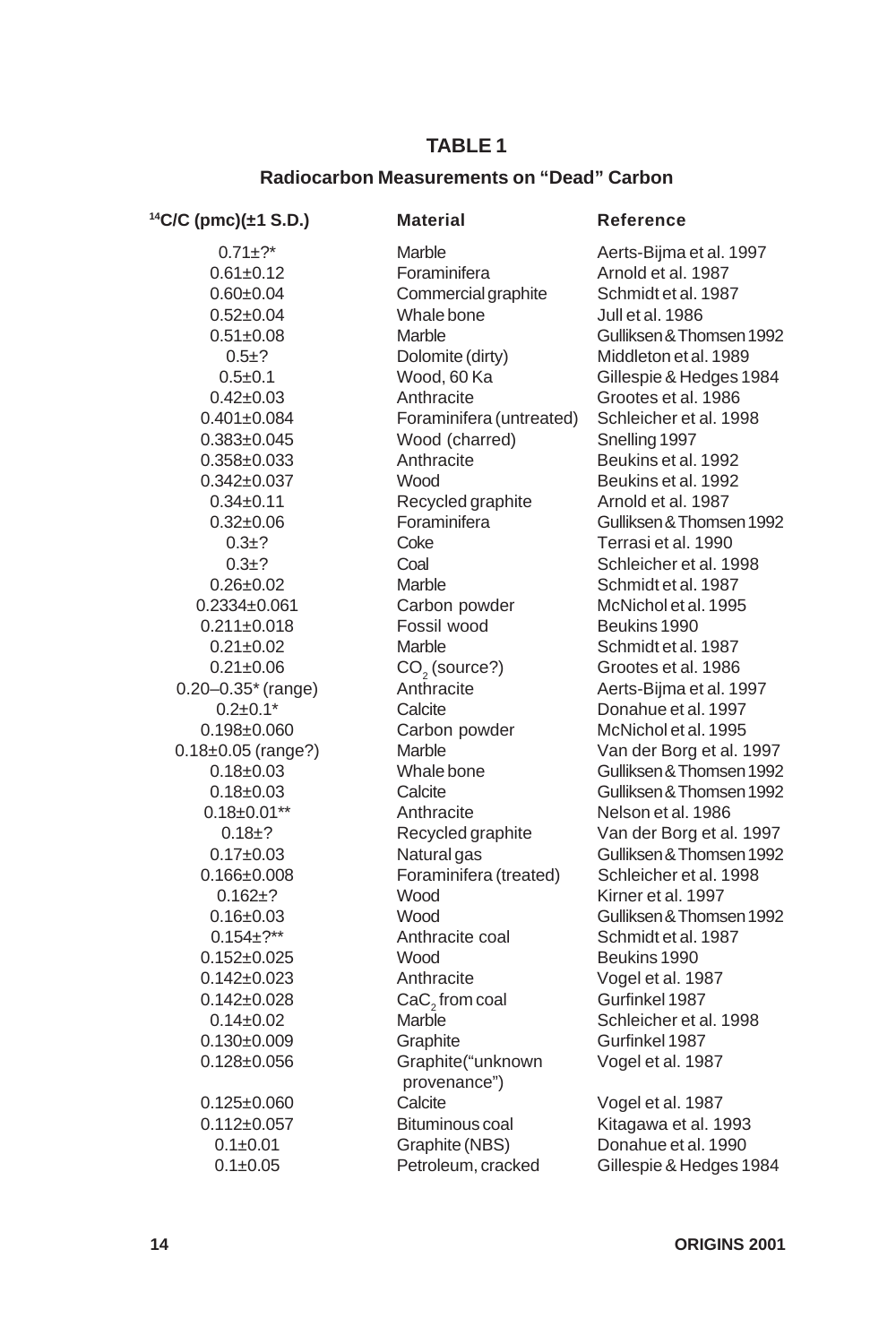## **TABLE 1 continued**

#### **14C/C (pmc)(±1 S.D.) Material Reference**

 $0.09-0.13^*$  (range) Fossil CO<sub>2</sub> gas<br>0.089±0.017 Graphite 0.045–0.012 (m 0.06) Graphite  $0.014\pm0.010$  CaC<sub>2</sub> (technical g<br> $0.01\pm$ ?<sup>\*\*</sup> Dolomite (clean)

0.098±0.009\* Marble Schleicher et al. 1998 0.092±0.006 Wood Kirner et al. 1995 0.09–0.18<sup>\*</sup> (range) Graphite powder Aerts-Bijma et al. 1997 0.081±0.019 Anthracite Beukins 1992 0.08±? Natural Graphite Donahue et al. 1984  $0.077\pm0.005$  Natural Gas Beukins 1992 0.076±0.009 Marble Beukins 1992 0.074±0.014 Graphite powder Kirner et al. 1995 0.07±? Graphite Kretschmer et al. 1998<br>1997 - Graphite (fresh surface) Schmidtet al. 1987  $0.068\pm0.009$  Graphite (fresh surface) 0.06–0.11 (range) 200 Ma old graphite Nakai et al. 1984 0.060–0.932 (range) Marble McNichol et al. 1995 0.056±? Wood (selected data) Kirner et al. 1997 0.05±0.01 Carbon Wild et al. 1998 0.05±? Carbon-12 (mass sp.) Schmidt, et al., 1987<br>0.012 (m 0.06) Graphite Grootes et al. 1986 0.044±? Coal Tar Farwell et al. 1984 0.04±?\* Graphite rod Aerts-Bijma et al. 1997 0.04±0.01 Finnish graphite Bonani et al. 1986 0.04±0.02 Graphite Van der Borg et al. 1997 0.036±0.005 Graphite (air) Schmidt et al. 1987 0.033±0.013 Graphite Kirner et al. 1995 0.03±0.015 Carbon powder Schleicher et al 1998 0.030±0.007 Graphite (air redone) Schmidt et al. 1987 0.029±0.006 Graphite (argon redone) Schmidt et al. 1987 0.029±0.010 Graphite (fresh surface) Schmidt et al. 1987 0.02±? Carbon powder Pearson et al. 1998 0.019±0.004 Graphite (argon) Schmidt et al. 1987 CaC<sub>2</sub> (technical grade) Beukins 1993 0±0.0000004 Methane Beukins 1993

Aerts-Bijma et al. 1997 Arnold et al. 1987 Middleton et al. 1989

 \*Estimated from graph \*\*Lowest value of multiple dates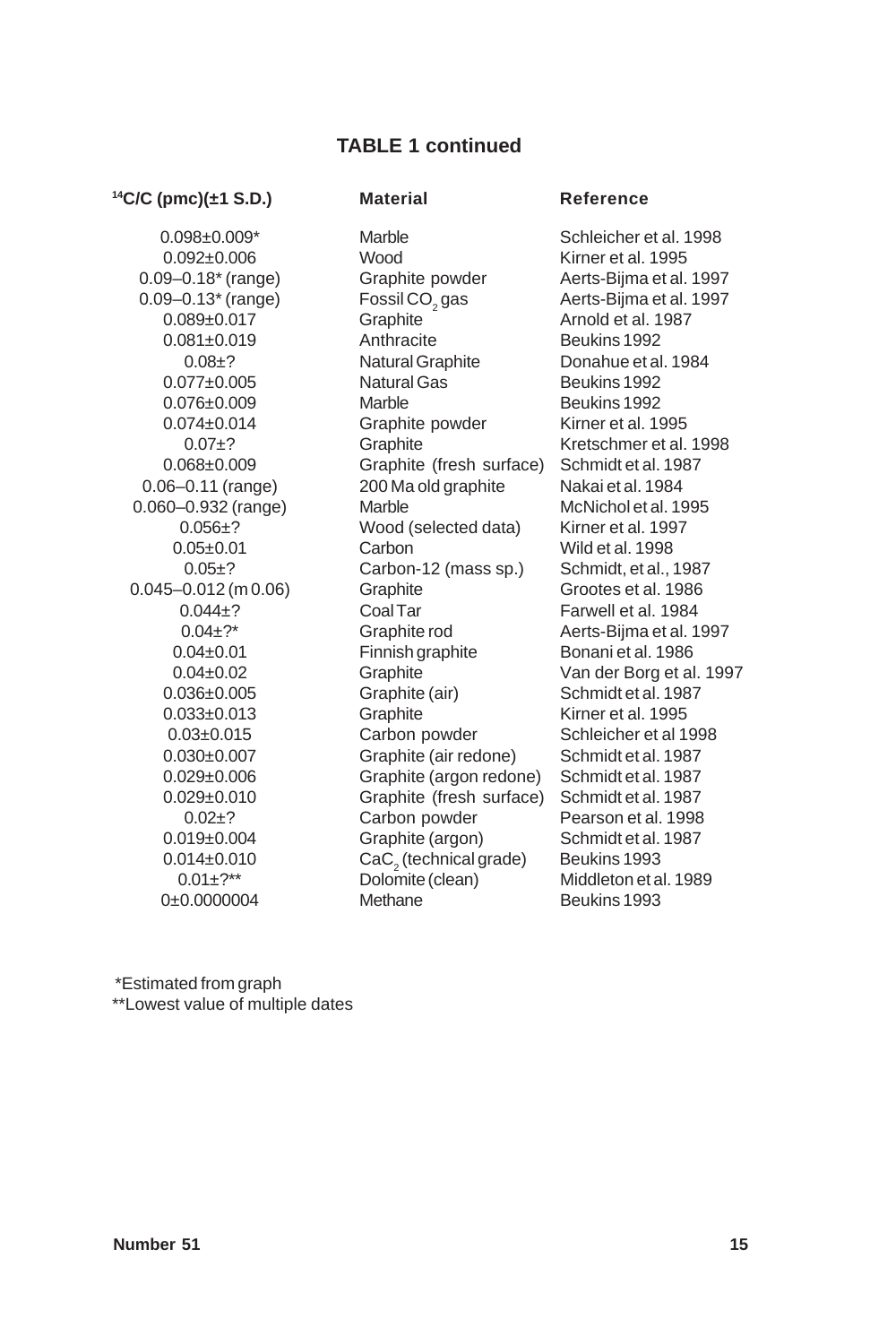Remember that there is no difference between these experiments and those that have an empty sample holder, except the sample. So any difference between the experiments must be explained by something which goes through the accelerator. But after the accelerator there is a magnet which separates the beam by its charge-to-momentum ratio. So any ion which strikes the detector in the first place must have the charge-to-momentum ratio of carbon-14. Second, the amount of energy lost creating ions in a defined thickness of semiconductor material is measured, and only one narrow range of values is consistent with carbon-14 that has traveled through the accelerator. Third, the total energy, measured by ions created in a thickness of semiconductor thick enough to stop the carbon-14, is measured. This again results in a narrow range of acceptable values consistent with carbon-14.

These three tests are enough by themselves to uniquely identify carbon-14 and to distinguish it from nitrogen-14, carbon-13 with hydrogen, carbon-12 with two hydrogens or with deuterium, two lithium-7 atoms, other molecular species, or cosmic rays. However, in some experiments, most notably Bonani et al. (1986), the time of flight of each particle between the ion stripper in the middle of the tandem accelerator and the detector was also measured, and it was also consistent with carbon-14 and not with other molecular species. Thus one can be quite sure that the atoms that are being detected are indeed carbon-14.7

## **NUCLEAR SYNTHESIS OF CARBON-14** *IN SITU* **IS NOT AN ADEQUATE EXPLANATION**

The next explanation that might be made is that these carbon-14 atoms are created by nuclear reactions while the sample is in the ground. This is highly improbable. Zito et al. (1980) calculated that groundwater in granite could possibly have carbon with a carbon-14 concentration of 0.00266 pmc. Florkowski et al. (1988) corroborated their calculations. If one reworks the calculations using oil, one comes up with  $2.7\times10^8$  pmc (Giem 1997a, p 186-187). This is well below the range capable of explaining the above experiments.

One can hypothesize that neutrons were once much more plentiful than they are now, and that is why there is so much carbon-14 in our experimental samples. But the number of neutrons required must be over a million times more than those found today, for at least 6,000 years; and every 5,730 years that we put the neutron shower back doubles the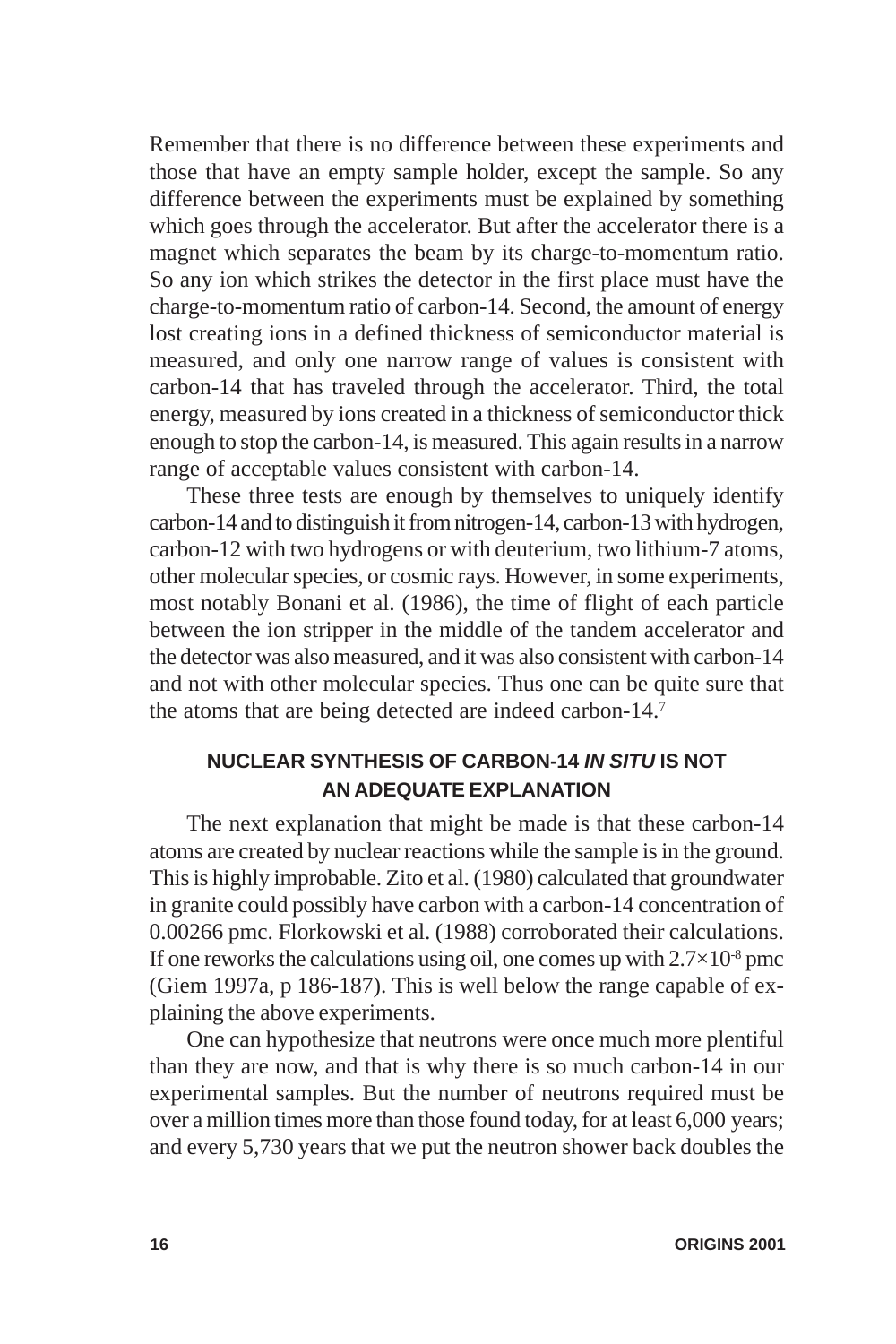number of neutrons required. Every time we halve the duration of the neutron shower we roughly double its required intensity. Eventually the problem becomes insurmountable. In addition, since nitrogen-14 captures neutrons 110,000 times more easily than does carbon-13, a sample with 0.000 0091% nitrogen should have twice the carbon-14 content of a sample without any nitrogen. If neutron capture is a significant source of carbon-14 in a given sample, radiocarbon dates should vary wildly with the nitrogen content of the sample. I know of no such data. Perhaps this effect should be looked for by anyone seriously proposing that significant quantities of carbon-14 were produced by nuclear synthesis *in situ*.

## **CONTAMINATION** *IN SITU* **EXPLAINS SOME, BUT PROBABLY NOT ALL, THE RESULTS**

Contamination *in situ* is sometimes used to explain the persistent residual carbon-14 found in these experiments. Some experiments virtually demand this explanation as at least a contribution to the results obtained. For example, Schleicher et al. (1998) note that relatively untreated foraminifera gave  $0.401 \pm 0.084$  pmc, whereas foraminifera treated with various methods for removal of contamination gave a smaller <sup>14</sup>C/C ratio, reaching 0.166±0.008 pmc when using a purification procedure including 30%  $\rm H_2O_2$  and 15 min of ultrasonic treatment, and attachment to the carbonate system wet. This is highly unlikely  $(p<0.001)$ to be due to chance. However, it appears that the best data on fossil carbon with a published standard deviation, other than Beukins (1992), Kirner (1995), and Beukins (1993), all cluster at about 0.15 pmc and are not statistically different from one another (see Figure 1). It is difficult to imagine a natural process contaminating wood, whalebone, petroleum and coal, all to roughly the same extent. It is especially difficult to imagine all parts of a coal seam being contaminated equally.

However, contamination *in situ* is a more likely consideration than is nuclear synthesis *in situ* or machine error. One could evaluate the contamination hypothesis by carefully testing different samples, such as coal from different parts of a seam, and from different depths, coke, coal tar, petroleum, and wood. If all sources come out with similar amounts of carbon-14, we can be reasonably sure that contamination *in situ* is not a good explanation for the observed amount of carbon-14. The available data suggest this to be the case, but do not quite prove it.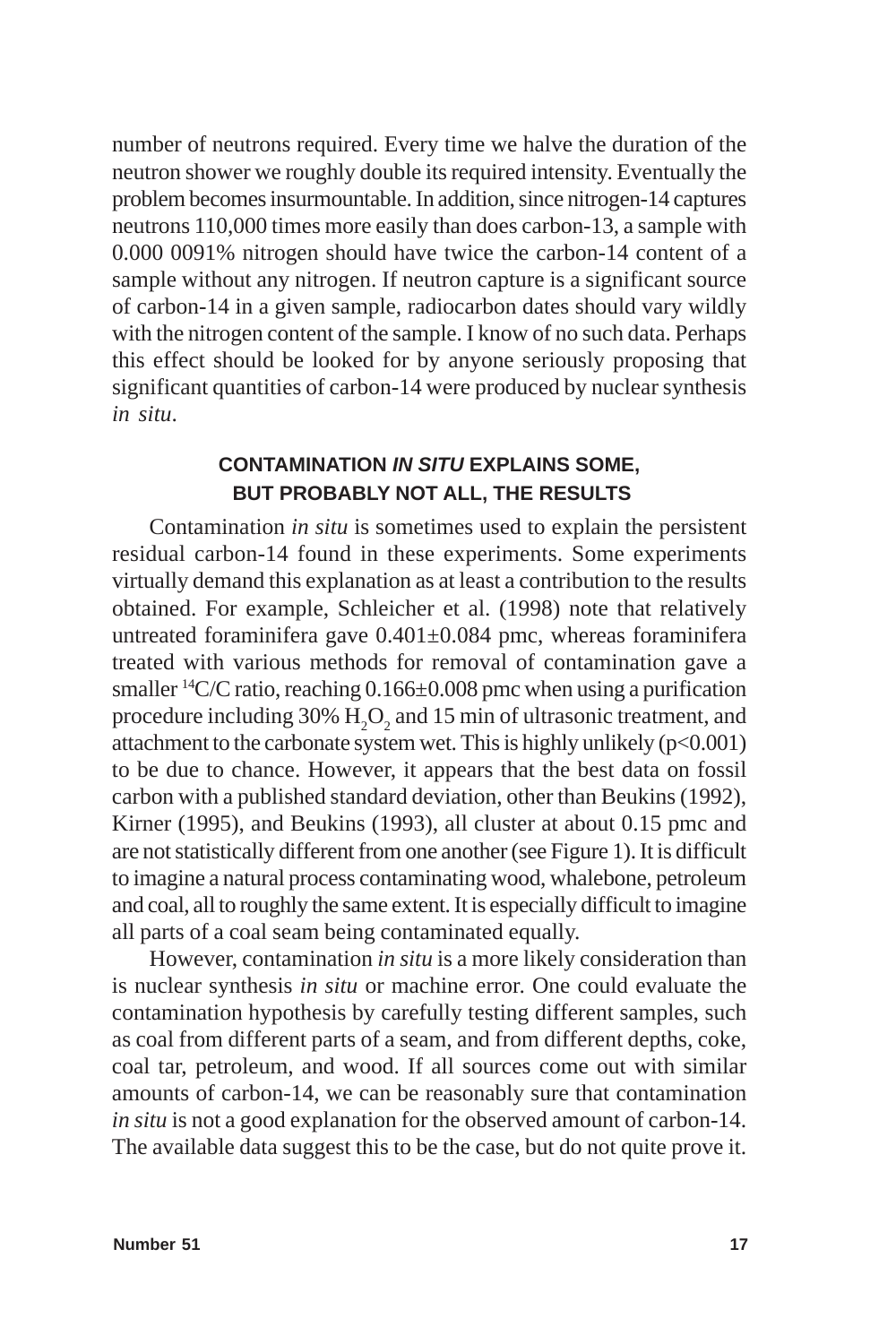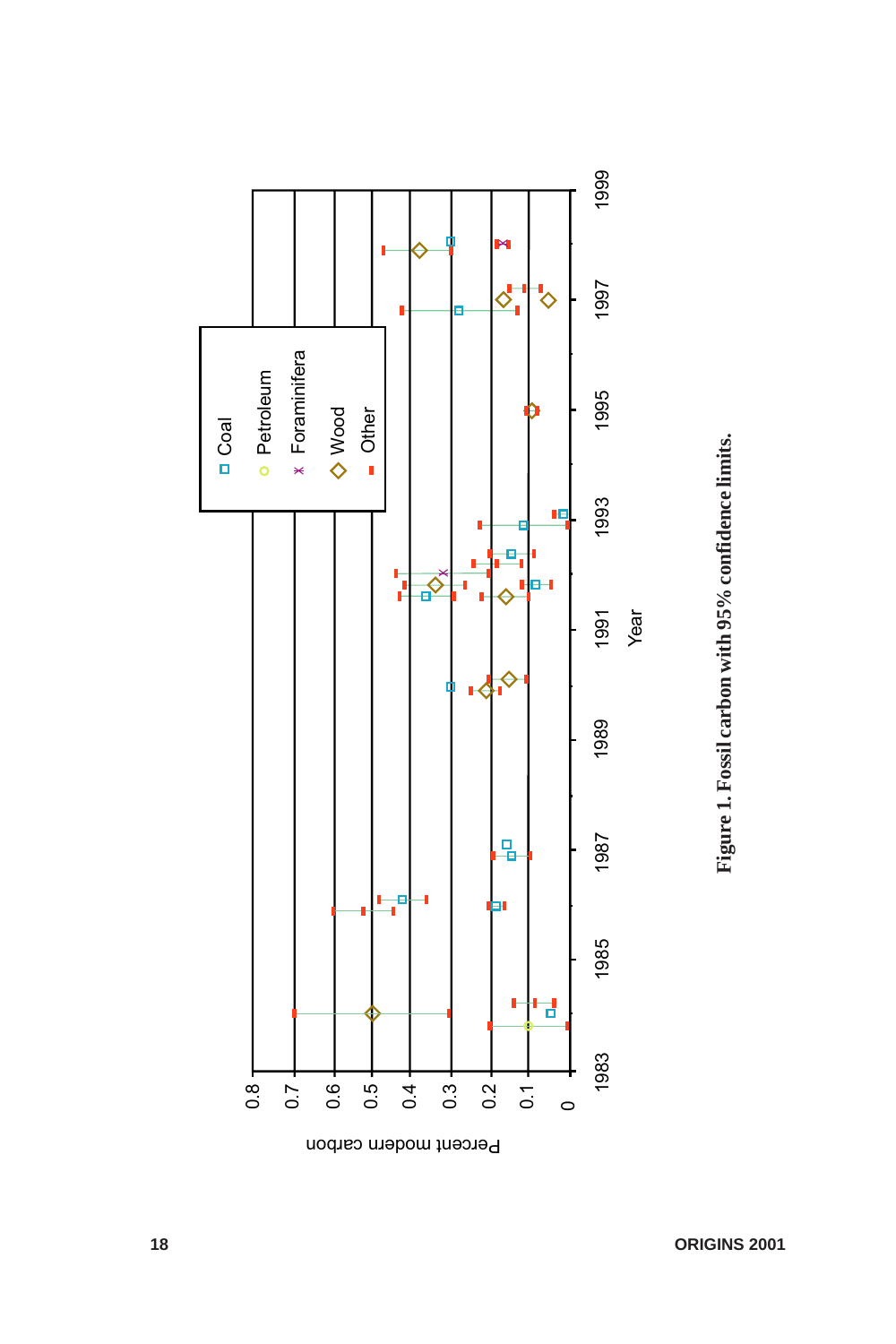On the other hand, if we are consistently able to get significantly lower <sup>14</sup>C/C ratios with some samples of pre-Pleistocene fossil carbon than with others, this suggests that the differences between the  $^{14}C/C$  ratios in the various samples may reasonably be explained by contamination *in situ*.

## **CONTAMINATION DURING SAMPLE PROCESSING EXPLAINS SOME, BUT PROBABLY NOT ALL, THE RESULTS**

Contamination during sample processing is the most frequent explanation of carbon-14 in samples expected to be "dead" by long-age theories. There is good evidence that contamination during sample processing often occurs, and that some of the carbon-14 found in these samples may be accounted for on this basis. For example, Middleton et al. (1989) measured one dolomite sample that had 0.01 pmc when handled with extreme care, and 0.5 pmc when handled with less care. Van der Borg et al. (1997) noted graphite to have 0.04±0.02 pmc when measured without reprocessing, and 0.18 pmc when tested after recycling. Arnold et al. (1987) reported a graphite having 0.089±0.017 pmc without recycling, and 0.34±0.11 pmc after recycling (statistically significant at p<0.025). Schmidt et al. (1987) analyzed several samples of graphite that varied in 14C/C ratio depending on the care used in preparation. Perhaps most impressively, Schmidt et al. noted a finite "age" (0.05 pmc) for carbon-12 obtained from a Faraday cup in their AMS machine, that was functioning as a mass spectrometer to separate carbon-12 from carbon-14. Contamination during sample processing cannot be ignored. Therefore, results for coal higher than about 1 pmc, which seem to me to be likely to be due to contamination, have not been reported in this paper.

However, contamination is not necessarily inevitable. Some parts of the process do not have to add contamination when done carefully. Beukins (1992) reported anthracite  $(0.081 \pm 0.019)$ , natural gas  $(0.077\pm0.005)$ , and marble  $(0.076\pm0.009)$  samples that had essentially the same  $^{14}C/C$  ratio. Since each of these materials is processed differently, these results show that all steps in sample preparation except the reduction step can be done in such a way as to avoid contamination. It is possible that the iron sometimes used to reduce carbon dioxide to carbon is a source of contamination. In one experiment (Brown et al. 1983), this iron contained carbon with a 1.5 pmc  $^{14}C/C$  ratio.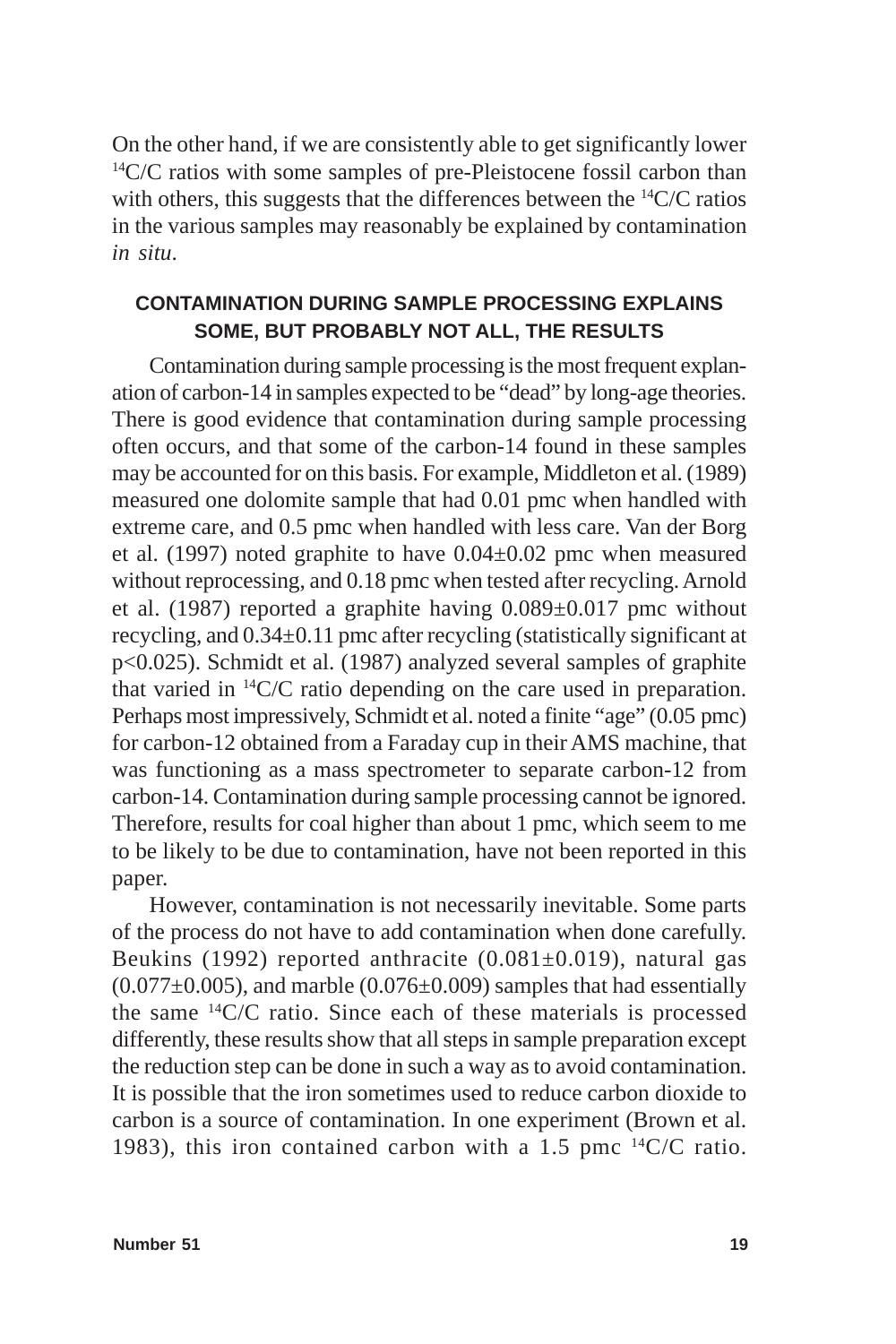One of the consistent findings in these experiments is that graphite dates older (i.e., has a lower 14C/C ratio) than fossil carbon. Marble and calcite give intermediate results, at least in the best experiments. This is true not only for the overall list but also for several experiments where graphite was directly compared with fossil carbon from various sources (e.g., Schmidt et al. 1987, Aerts-Bijma et al. 1997, Grootes et al. 1986, Vogel et al. 1987). Interestingly, the lowest  ${}^{14}C/C$  ratio is for dolomite. It has been suggested that the form of the sample influences the amount of contamination. In general, the samples that have to be manipulated the most, and specifically those that require reduction from carbon dioxide to carbon, tend to have higher 14C/C ratios. The dolomite noted above may not be an exception, as it was measured directly as carbon dioxide without being reduced (one of the few experiments to try this technique).

However, it should be noted that some of the graphite samples, and perhaps most of them, come from Finland, where there is Precambrian graphite. In one such case the graphite is specified to be from the bedrock of Finland (Bonani et al. 1986). An equally good hypothesis for the difference between  ${}^{14}C/C$  ratios in graphite and coal is that Precambrian graphite was not in equilibrium with the pre-Flood biosphere and should have lower residual carbon-14 levels than fossil carbon from the Flood.

## **RESIDUAL ACTIVITY IS THE MOST LIKELY EXPLANATION FOR CARBON-14 IN PRE-PLEISTOCENE MATERIAL**

To summarize, there are two competing theories for the higher  $14C/C$  ratio in fossil material compared to graphite. The first is that there is contamination from the reduction step. The second is that there is more residual carbon-14 in fossil material than there is in graphite. Differences between these theories are testable.

One way to test these competing explanations is to oxidize graphite and run it through the same reduction step as the other materials. This has been done (Van der Borg et al. 1997), and the results were  $0.18\pm$ 0.04 pmc. This result clearly indicates contamination during the reduction process.

Another way to test these explanations would be to use a method that does not require reducing the carbon dioxide from fossil carbon, but instead measures it directly. Measuring the carbon-14 in carbon dioxide directly has been done by Middleton et al. (1989), but I have not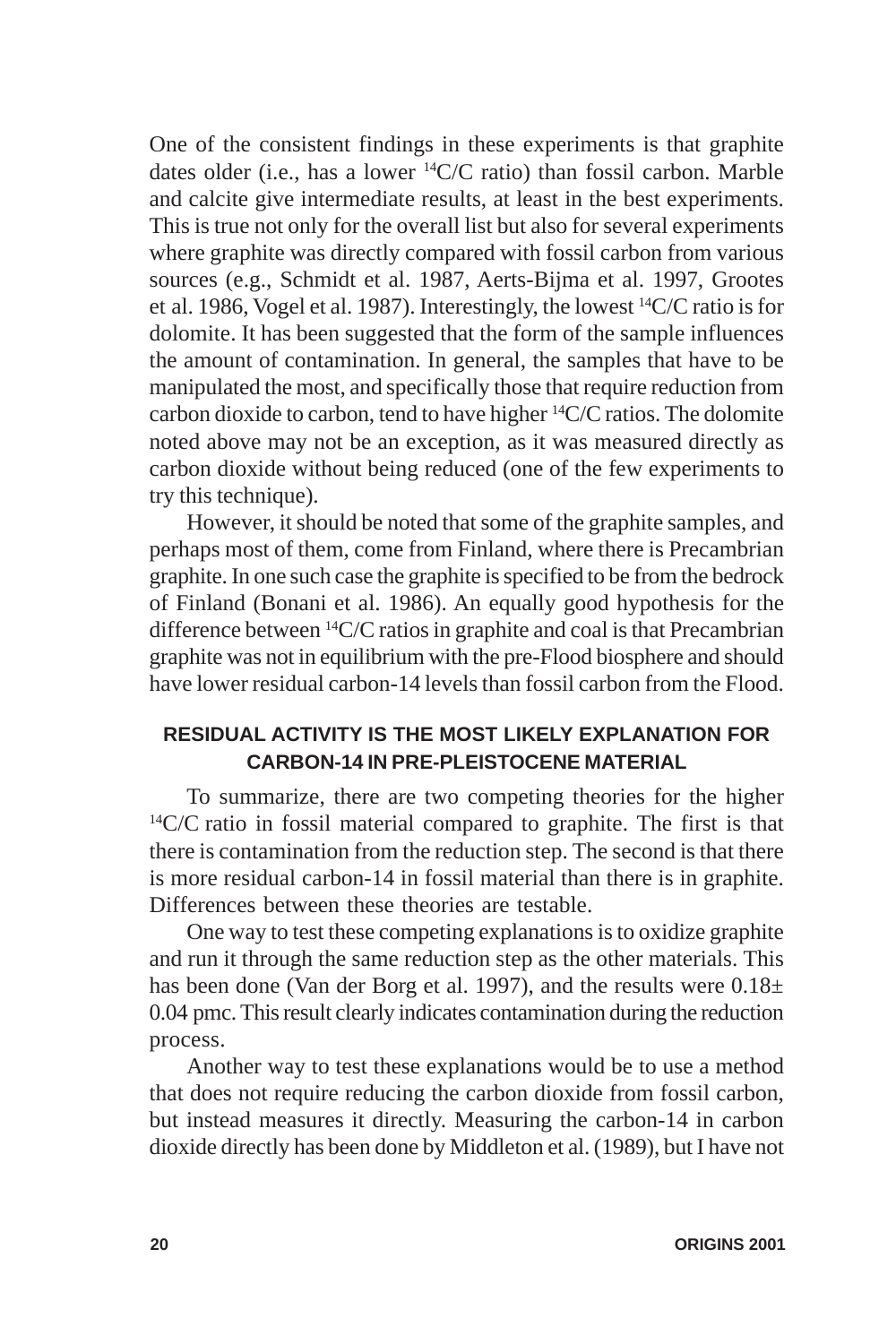found any reports of experiments that compared carbon dioxide from fossil carbon with carbon dioxide from Precambrian or other non-fossil carbon.

Another way to test these explanations is to prepare graphite directly from fossil carbon without first turning the fossil carbon into carbon dioxide. This has been done in at least five experiments. Terrasi et al. (1990) measured coke directly and obtained 0.3 pmc. Beukins et al. (1992) used calcium carbide presumably produced by heating calcium oxide with coal, made acetylene, and cracked it directly to carbon. They obtained a <sup>14</sup>C/C ratio of 0.142 $\pm$ 0.028 pmc. Gillespie and Hedges (1984) cracked petroleum directly. They obtained a  $^{14}C/C$  ratio of 0.1 $\pm$ 0.05. And Farwell et al. (1984) cracked coal tar directly, and obtained a  $14C/C$  ratio of 0.44. These results are compatible with the lowest data from oxidized fossil carbon, and higher than those consistently found in graphite (0.03 pmc). Finally, there are the data of Beukins (1993), which will be discussed below.

Perhaps the best way to test these explanations is to compare Phanerozoic graphite with Precambrian graphite. I am not sure that the graphite samples with the lowest 14C/C ratios are Precambrian, but the assumption is not an unreasonable one (Giem 1997a, p 184). There is one reported experiment that gave a Phanerozoic date for the graphite used (Nakai et al. 1984). Their results ranged from 0.06 to 0.11 pmc, compatible with the results for fossil carbon noted above, and higher than those consistently found in graphite which could be Precambrian. These data argue for residual carbon in fossil carbon (and against contamination during the reduction step).

However, none of the experiments mentioned above were done to test the differences between the various theories. Perhaps the most interesting experiment was reported by Kirner et al. (1997). Part of the background is as follows: R. E. Taylor was aware that short-age constantdecay theories predicted that there should be >0.005 pmc in fossil carbon (Giem 1997a, p 180-187). Taylor believed that he should be able to obtain 14C/C ratios lower than those commonly published, and that could possibly match or even surpass those obtained from graphite. The results his group obtained include several measurements with an average of 0.162 pmc. The lowest value they obtained was  $0.056\pm0.004$  pmc.<sup>8</sup> Their conclusions were that the data were best explained as the sum of a constant amount of contamination by modern carbon regardless of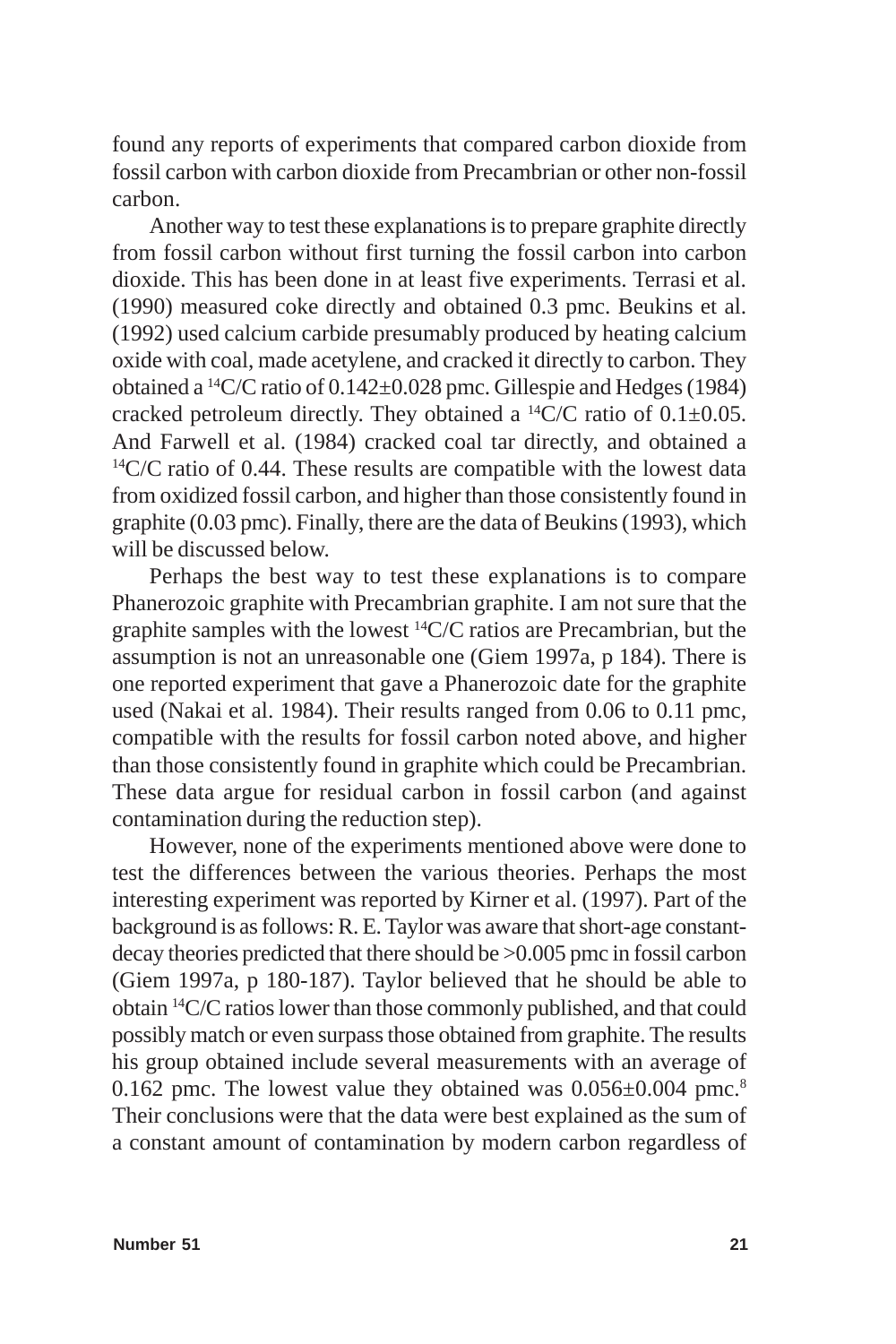

**Figure 2. Carbon-14 in "dead" carbon — by year.**

Figure 2. Carbon-14 in "dead" carbon - by year.

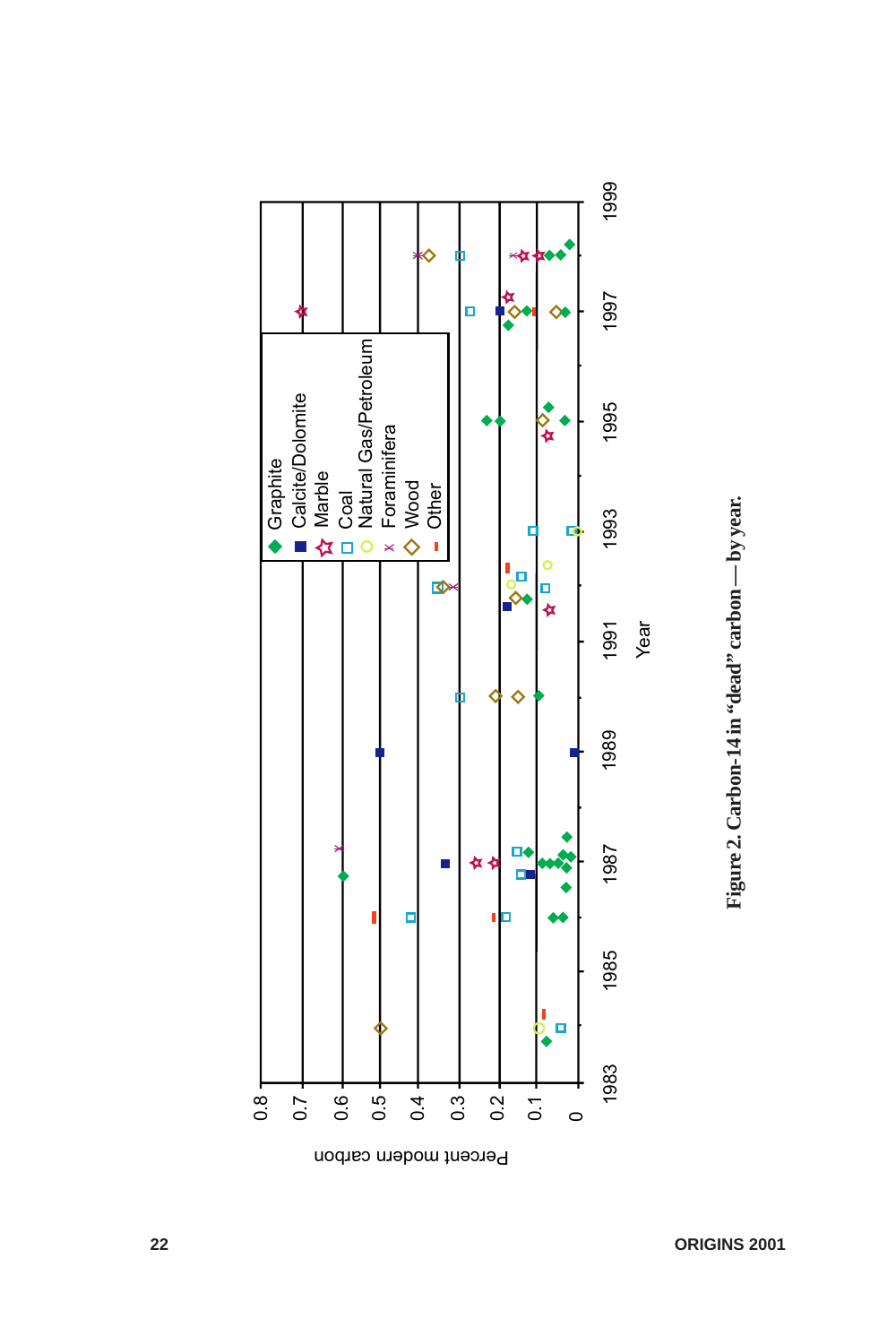sample size, plus a constant proportion of carbon-14 equivalent to  $0.12\pm0.02$  pmc. The constant proportion of carbon-14 "could arise if our wood blank was not truly 14C dead either due to a finite age or the result of the presence of residual contamination not removed by chemical treatment." These data argue for the theory of residual carbon-14 in fossil carbon.

One explanation of the data was that it was due to contamination that was gradually getting less with time, as laboratory techniques improved. However, from the graph in Figure 2, it is difficult to detect a trend with time.<sup>9</sup> The lowest values for graphite, and the lowest values for coal, are not the most recent determinations.

Two additional results deserve special attention. Beukins (1993) reports that technical grade calcium carbide, when hydrolyzed to acetylene and cracked, produced graphite with a 14C/C ratio of  $0.014 \pm 0.010$  pmc. This is in contrast to his previously reported 0.142±0.028 pmc (Beukins 1990, also reported in Gurfinkel 1987). Commercial calcium carbide is usually prepared from coal and calcium oxide. If one assumes this is the case here, the 0.014 pmc value reported is possibly the lowest  ${}^{14}C/C$  ratio for fossil carbon in the literature. There is also a report of carbon monoxide prepared from methane purified from natural gas (again in Beukins 1993), which was isotopically enriched. The enrichment process apparently was done several times, and the most enriched fraction, in which carbon-14 was theoretically enriched 20,000-fold, had essentially the same 14C/C ratio (uncorrected for enrichment) as the unenriched fraction. Taken at face value, these results suggest that the natural gas had a  $^{14}C/C$  ratio of 0.000 000 0 $\pm$  $(4\times10^{-7})$ , and that either this particular natural gas was not fossil material (see Planetary Sciences Unit 1982), or that short-age constant-decay models are incorrect (as noted above, most reasonable short-age constant-decay models require a 14C/C ratio above 0.005 pmc). According to one explanation of the data discussed above, all the carbon-14 found in material classified as pre-Pleistocene represents contamination. In that case one has to explain why careful researchers are commonly unable to obtain carbon with less contamination from modern carbon than 1 part in 1,000. One would be encouraged by the data of Beukins (1993), but would have to put it into perspective, especially considering the data of Kirner et al. (1997). Further experiments which might bolster this hypothesis include repeating the experiments of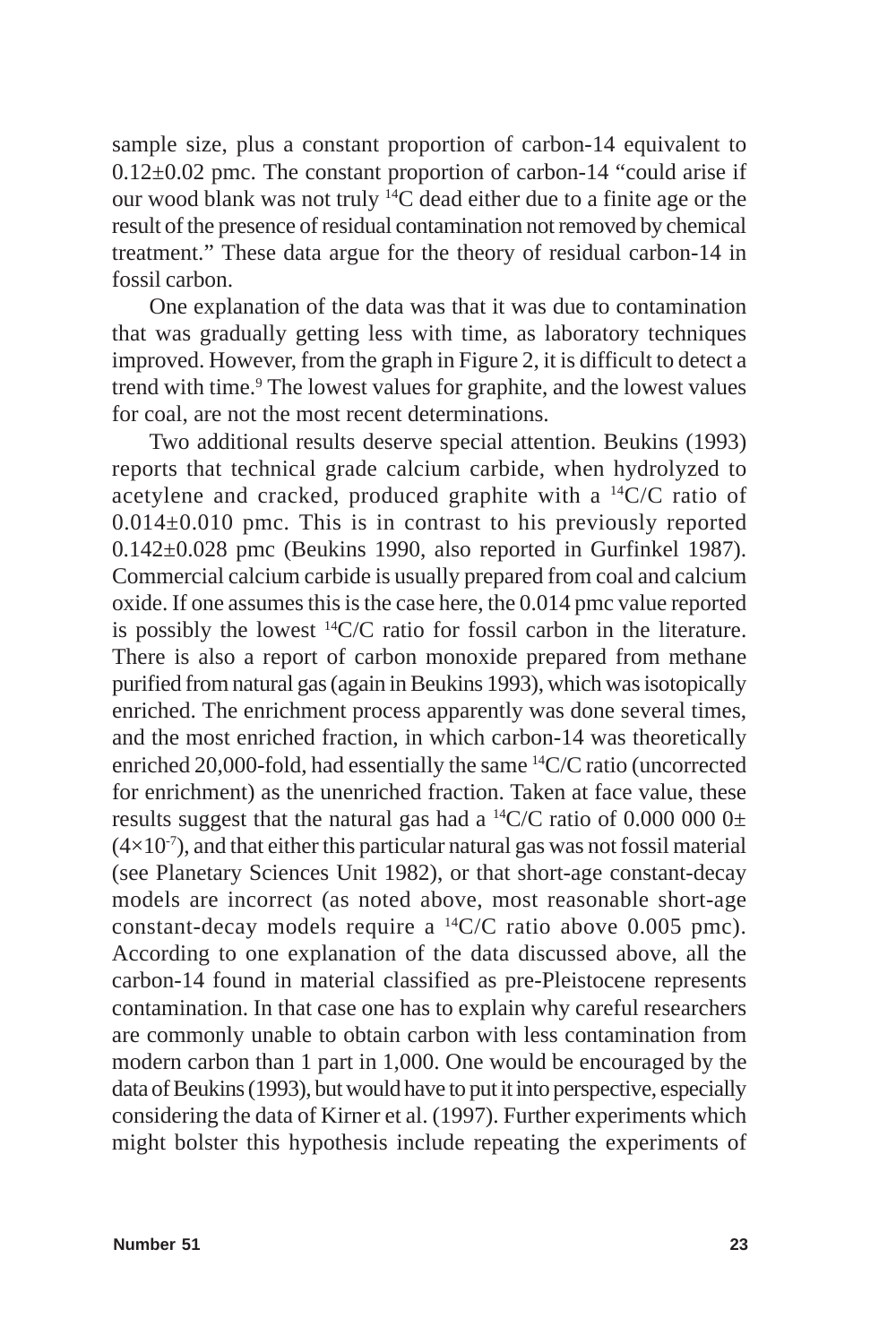Beukins, using coal from deep underground with minimal opportunity for contamination, and trying isotope enrichment experiments, which may be easier to keep clean.

A second explanation of the data is that material classified as pre-Pleistocene Phanerozoic may contain actual residual carbon-14, and that the level of carbon-14 may be estimated by the data given by Beukins (1993). This explanation assumes that the amount of carbon-14 in coal is reliably estimated at 0.014 pmc (95% confidence limits 0.0025 to 0.044 pmc).<sup>10</sup> This fits with the creationist predictions noted above. It still assumes less than careful technique in most of the experiments, but not to quite the same degree as the hypothesis of complete contamination. Differentiating this hypothesis from that of complete contamination would probably require measuring very pure carbon from coal, using perhaps the method of Beukins (1993), and comparing it with carbon-12 and carbon-13 separated from any possible contamination by carbon-14 using a mass spectrometer. One would have to be meticulous in one's technique, and use the largest masses possible.

A third explanation of the above data is that the data given by Beukins (1992) are approximately correct and that higher measured levels of carbon-14 in "old" carbon represent contamination. The 14C/C ratio for carbon in coal is then in the range of 0.052 to 0.12 pmc. The upper value is within the limits of error of several of the lower measurements for coal. It is also within range of the measurements on 200 Ma old graphite by Nakai et al. (1984). It fits the estimate of contamination/residual activity of Kirner et al. (1997). The only measurements lower than this on possibly fossil material are those on coal tar by Farwell et al. (1984), and calcium carbide and methane by Beukins (1993). The result obtained by Farwell et al. does not have a reported standard deviation, and so it may not be in serious conflict with this hypothesis. The data on calcium carbide by Beukins is in conflict, but should not be determinative until it is reproduced, especially considering the wide confidence limits. The major challenge to this hypothesis is the data on methane by Beukins. If this is reproducible and theoretically sound, it would indicate that a substantial proportion of natural gas has no carbon-14. However, until similar results are obtained for coal, fossil shells, or other definitively fossil material, it cannot destroy the hypothesis that fossil material has significant amounts of carbon-14. Of the hypotheses outlined above, I find this third hypothesis to present the case for explaining the data at present.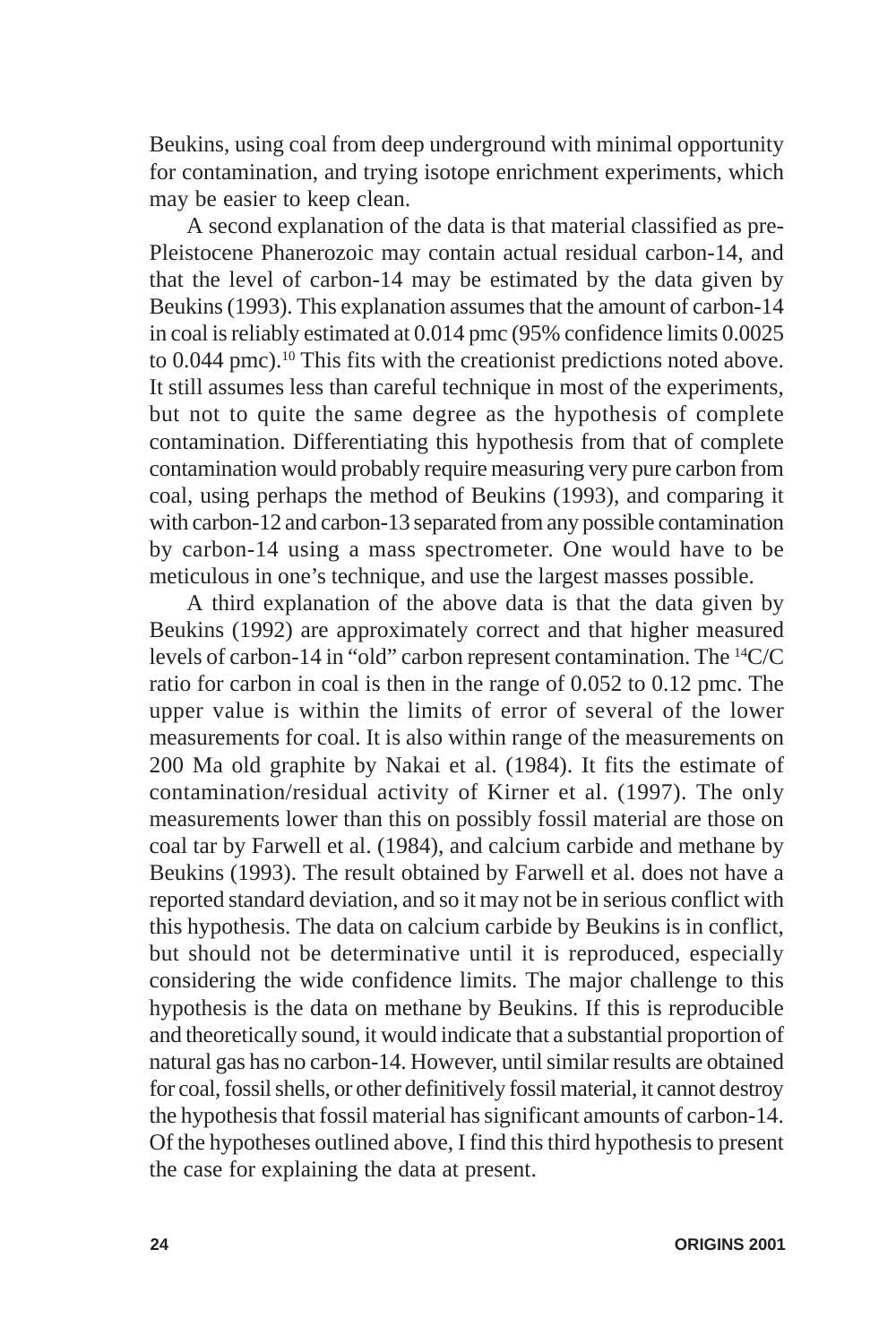Hypotheses which propose that there is less than a given level of carbon-14 in a given fossil material should predict that, with the proper care, we can find fossil material that measures less than that level. On the other hand, hypotheses which propose that there is a certain level of carbon-14 in a given fossil material should predict that, with the proper care, we can measure less than that level with other carbon (for example, from a mass spectrometer), and not with the fossil material in question. It will be interesting to follow the results of future experiments. There is one other possibility that has not been discussed yet. The pre-Flood biosphere may not have been in equilibrium, or even pseudoequilibrium. It is possible that the atmosphere was not as well mixed as at present, and that various reservoirs of carbon may have had different <sup>14</sup>C/C ratios. Thus the data noted by Brown (1988) and even that reported by Snelling (1997, 1998, 1999) may not be in error. Rather, we may be seeing a spectrum of activity. This hypothesis is also a short-age hypothesis. It has not been discussed, not so much because it cannot be correct, but because it makes no specific testable predictions. It does predict that somewhere there should be residual carbon-14 in antediluvian samples, but it does not predict that any given specimen should have a measurable percentage of carbon-14.

## **RESIDUAL ACTIVITY WOULD ELIMINATE AN AGE GREATER THAN 100,000 YEARS FOR LIFE ON EARTH**

The existence of truly residual carbon-14 in material that has been assigned an age greater than 300,000 years would invalidate long-age theories. As noted above, any specimen of greater age than 300,000 years should have less than 1 atom of carbon-14 per gram of carbon. If the entire earth were made of nothing but carbon-14, all but one atom would decay to nitrogen-14 in 1 million years, and that atom would have a greater than 99% chance of also decaying. In 2 million years the weight of the entire known universe in carbon-14 could decay to nitrogen. Thus if there is residual activity in material considered to be 350 million years old, or 2 million years old, or even 300,000 years old, the material in question simply is not that old. In view of our previous discussion, it is probably not even 100,000 years old.

It is interesting to follow the implications of the data further. Since it is believable that most fossil carbon has roughly the same 14C/C ratio, it is reasonable to conclude that all this carbon was in the biosphere at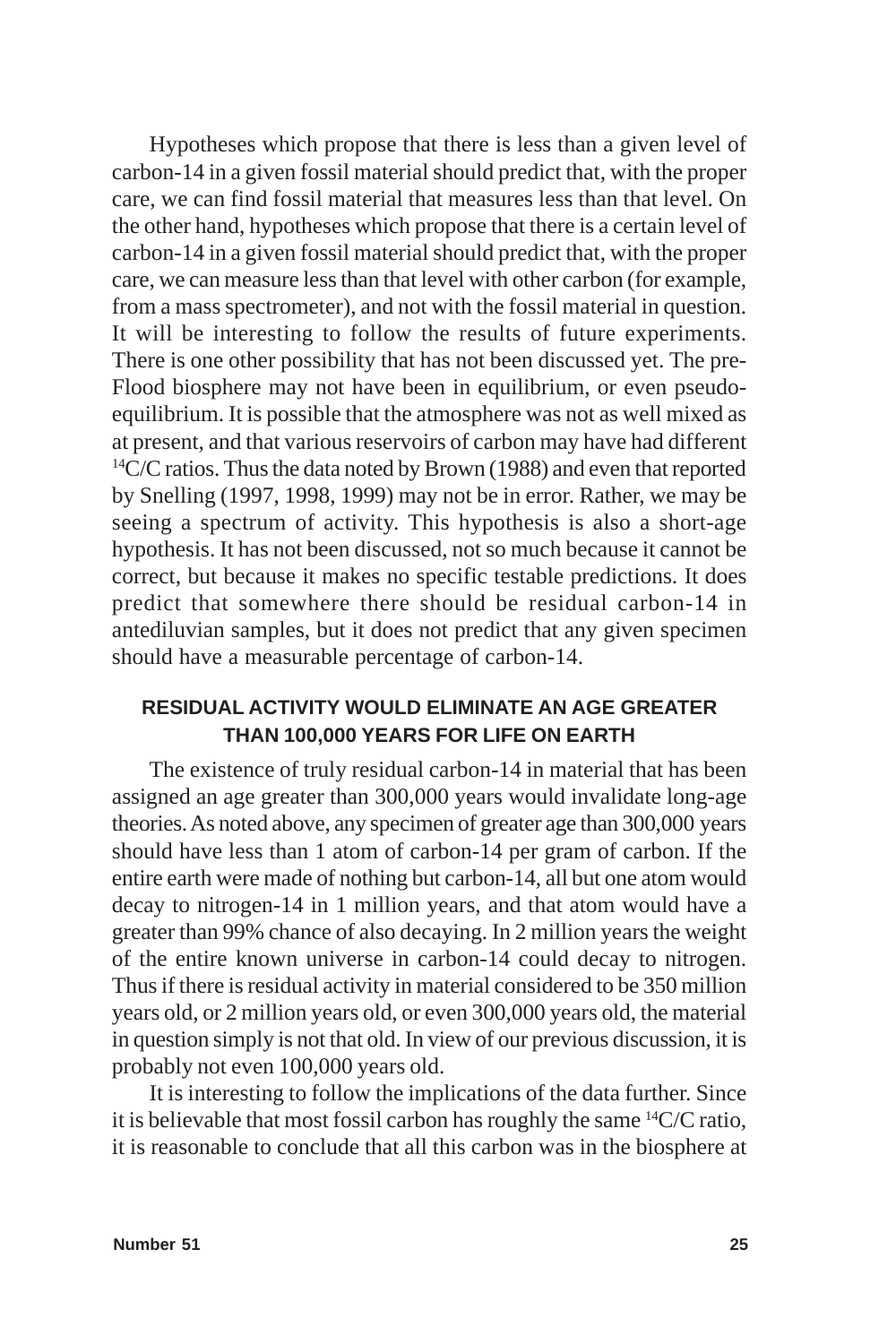approximately the same time. In that case, since most, if not all, fossil carbon was deposited by water, the data suggest a flood of massive proportions, and that the biblical account has to be taken seriously. If the difference between fossil carbon and Precambrian carbon is approximately 0.05 pmc, and we assume that 0.05 pmc is the true level of residual carbon-14 in pre-Flood fossil carbon, then the first simplistic approximation to the time of burial of fossil carbon is 19,000 years ago. A reasonable upper limit for the time of burial is 25,000 years ago, and with favorable assumptions regarding the pre-burial  ${}^{14}C/C$  ratio, a time of burial as recent as 4,300 years ago (the traditional Masoretic date for the Flood) is not unreasonable from these considerations alone.

## **FURTHER STUDY CAN PROVIDE MORE EVIDENCE FOR THE AGE OF LIFE ON EARTH**

The data we have at present, although they are most easily interpreted as against a long age for life on Earth, cannot prove a short age. Even more data cannot prove either a short or a long age. First, there are legitimate questions that can be raised about any data, present or future. Proof is elusive in science. It will always remain possible that the available data may be interpreted another way, or is inaccurate. For someone who doubts a short age for life on Earth on other empirical grounds, those doubts may outweigh the positive evidence noted above, or even outweigh further experimental evidences, although at some point the accumulated evidence regarding this phenomenon should outweigh other evidence if it is sufficiently corroborated.

Second (and less legitimately), if a short (or a long) age for life on Earth is philosophically ruled out, no amount of evidence matters. The entire exercise of science then degenerates into an attempt to find evidence to support one's philosophical position, and science ceases to be a search for truth. Then the above data are not allowed to teach anything, and are simply utilized for the sake of argument, or else discounted in an attempt to prevent their use by someone with an opposing view.

For anyone who is seriously considering both a long age and a short age of life on Earth, the above data support the latter and argue against the former. Additional experiments may further support a short age, or change that picture. In either case further experiments can become important, as they help one make an important choice in one's worldview.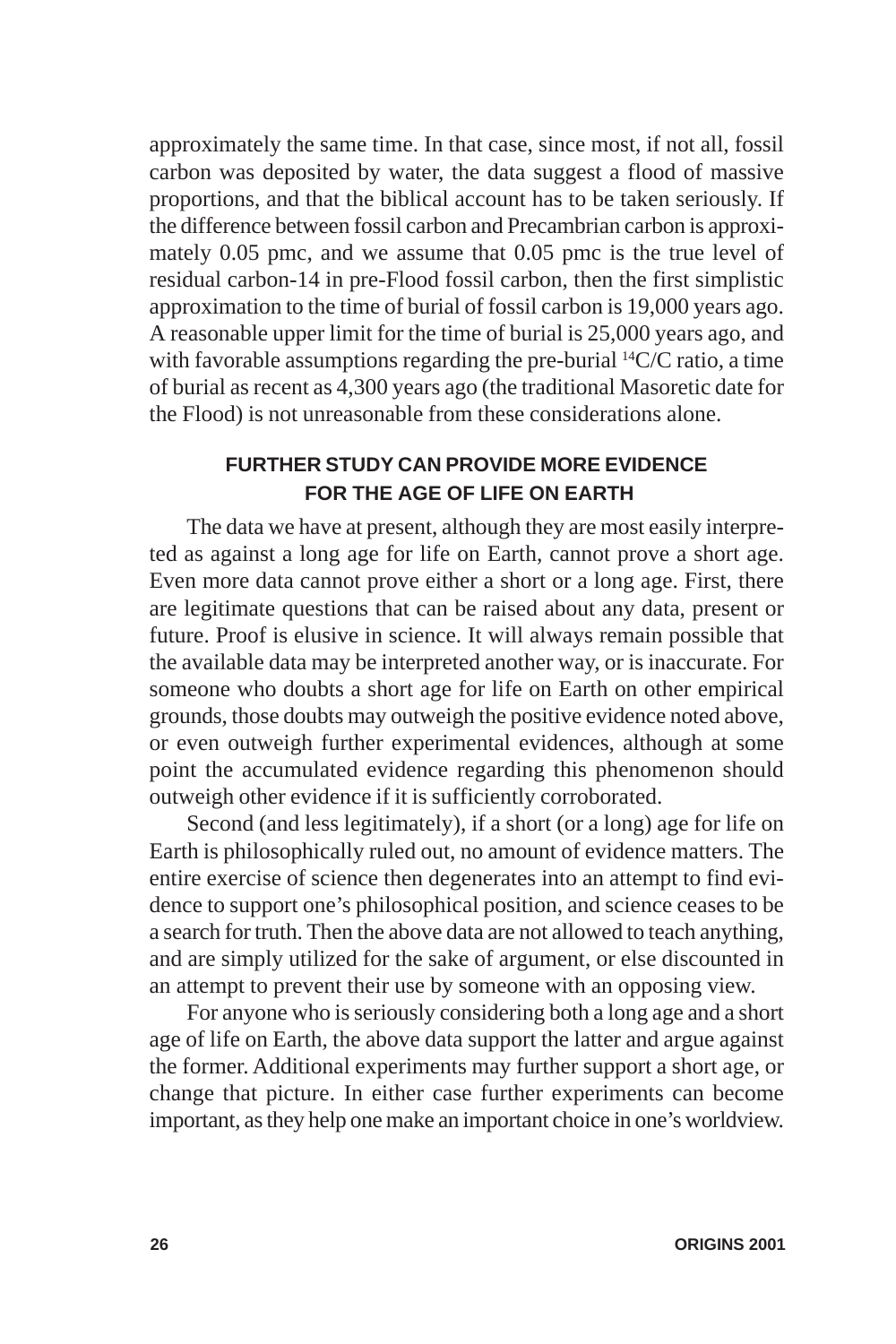### **ENDNOTES**

- 1. Readers unfamiliar with carbon-14 dating may find it helpful to consult my previous article on the subject (Giem 1997b), or to consult a general introduction, such as Geyh and Schleicher 1990, p 162-180.
- 2. It is theoretically possible to propose that life has been here for 1-4 billion years and that radioactive decay constants have not remained constant during that time. However, this position would require that one accept a timescale based on mechanistic and uniformitarian assumptions while denying those assumptions. I do not know of anyone who seriously proposes such a theory.
- 3. The mathematics are as follows: If we call the original <sup>14</sup>C/C ratio  $R_0$ , and use a maximum  $R_0$  of 10 (compared to the "modern" [1850] <sup>14</sup>C/C ratio), and if we call the half-life of carbon-14 h, and use the most accurate h (5,730 years) for our calculations, and if we express the results R in pmc, then the formula for a given sample is  $R = 100\% \times 2^{(-t/h)} \times R$

$$
= 1000\% \times 2^{(-t/5730 \text{ years})}.
$$

For 100,000 years,  $R = 5.577 \times 10^{-3}$  pmc. For 200,000 years,  $R = 3.111 \times 10^{-8}$  pmc, and for 300,000 years,  $R = 1.735 \times 10^{-13}$  pmc. Since in a gram of ordinary carbon at "present" there are  $5\times10^{12}$  atoms of carbon-14, in a 300,000-year-old specimen there should be 0.009 atoms of carbon-14 per gram of carbon.

- 4. Coal is obviously largely fossil material. Natural gas may or may not be (see Planetary Sciences Unit 1982). Evidence for petroleum being of fossil origin would include optically active compounds and compounds usually derived from organisms.
- 5. Equilibrium with the biosphere means that there is enough exchange of carbon between the biosphere and the given material that the  $^{14}C/C$  ratio in the given material is the same as that in the biosphere.
- 6. Some predictions of machine background include  $>100,000$  radiocarbon years  $(<0.0004$  pmc) (Muller 1977), less than 1 count per run  $(>50,000-60,000$  years) (Nelson et al. 1977), less than 1 count per day (Doucas et al. 1978), and  $>70,000$ radiocarbon years (<0.016 pmc) (Bennett et al. 1977).
- 7. In some experiments, only the total energy of the particles (and their position) is measured. In this case there is some overlap between the tail of the carbon-13 peak and the carbon-14 peak. In these experiments, there is more uncertainty about the background.
- 8. The values were published in Kirner et al. (1997). The standard deviation of the smaller value is from Taylor (personal communication 2000). The standard deviation (or more precisely standard error) of the larger value varies considerably depending on whether it is calculated experimentally or from theoretical standard deviations of the measurements. I do not have enough measurements at present to give a precise value, but estimates would range from 0.001 to 0.02 pmc.
- 9. The data from before 1979 are summarized in Giem (1997a, p 184). They are not plotted as they are all on graphite or dolomite.
- 10. If the distribution is a Poisson distribution, the 95% confidence limits are 0.0025 to 0.044 pmc. However, if the uncertainty is largely due to overlap of carbon-14 counts with the tail of carbon-13 and/or carbon-12 counts, the 95% confidence limits should be roughly 0.0 to 0.034. This is possible. Some laboratories only test one of the properties of carbon-14 to distinguish it from carbon-13, in which case there can be some overlap between the two.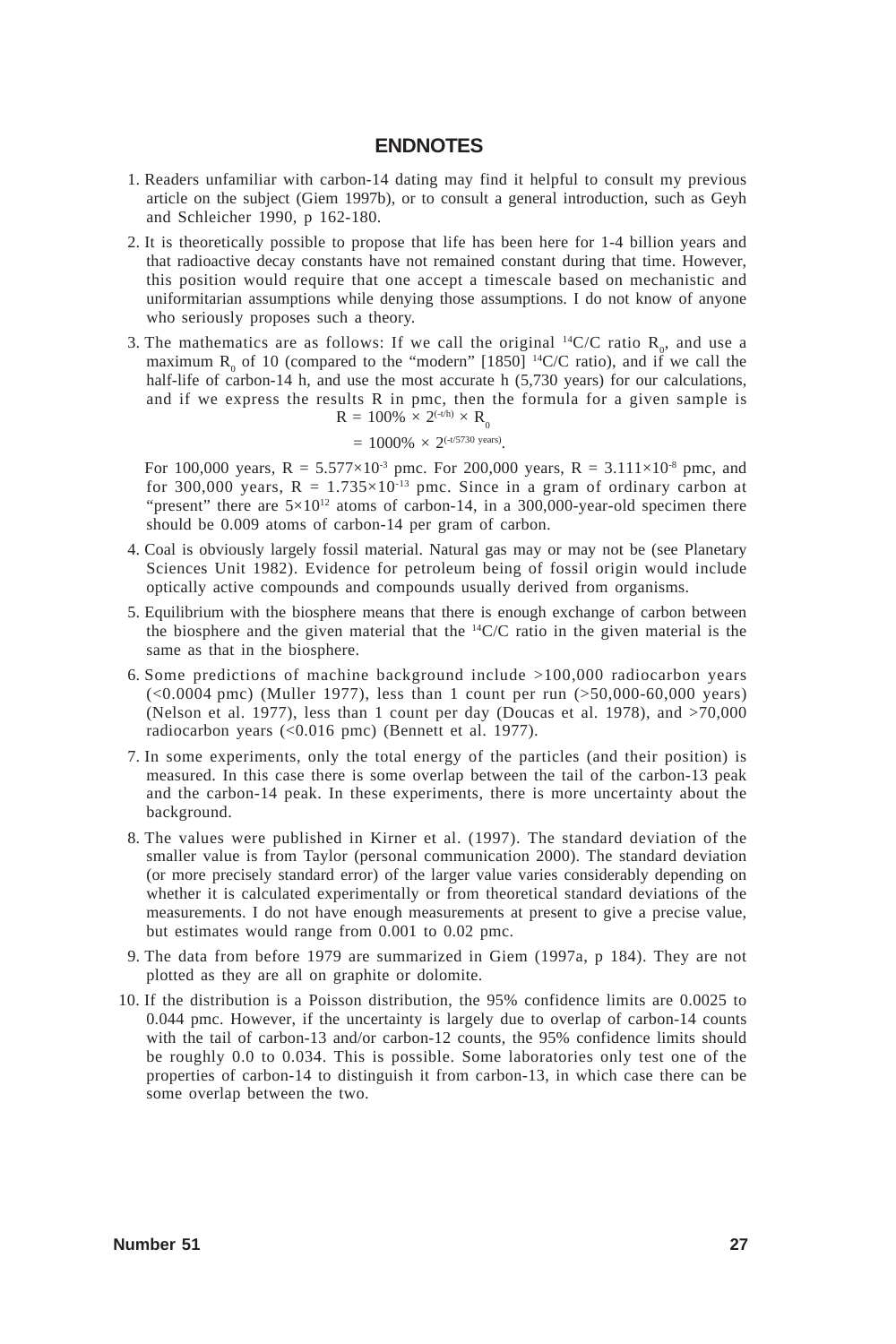#### **REFERENCES**

Aardsma GE. 1991. Radiocarbon and the Genesis flood. El Cajon, CA: Institute for Creation Research.

Aerts-Bijma AT, Meijer HAJ, van der Plicht J. 1997. AMS sample handling in Groningen. Nuclear Instruments and Methods in Physics Research B 123:221-225.

Arnold M, Bard E, Maurice P, Duplessy JC. 1987. <sup>14</sup>C dating with the Gif-sur-Yvette tandetron accelerator: status report. Nuclear Instruments and Methods in Physics Research B 29:120-123.

Bennett CL, Beukins RP, Clover MR, Gove HE, Liebert RB, Litherland AE, Purser KH, Sondheim WE. 1977. Radiocarbon dating using electrostatic accelerators: negative ions provide the key. Science 198:508-510.

Beukins RP. 1990. High-precision intercomparison at Isotrace. Radiocarbon 32:335- 339.

Beukins RP. 1992. Radiocarbon accelerator mass spectrometry: background, precision, and accuracy. In: Taylor RE, Long A, Kra RS, editors. Radiocarbon After Four Decades: An Interdisciplinary Perspective. NY: Springer-Verlag, p 230-239.

Beukins RP. 1993. Radiocarbon accelerator mass spectrometry: background and contamination. Nuclear Instruments and Methods in Physics Research B 79:620-623.

Beukins RP, Gurfinkel DM, Lee HW. 1992. Progress at the Isotrace Radiocarbon Facility. Radiocarbon 28:229-236.

Bonani G, Hofmann H-J, Morenzoni E, Nessi M, Suter M, Wölffi W. 1986. The ETH/ SIN Dating Facility: a status report. Radiocarbon 28:246-255.

Brown RH. 1979. The interpretation of C-14 dates. Origins 6:30-44.

Brown RH. 1988. The upper limit of C-14 age? Origins 15:39-43.

Brown RM, Andrews HR, Ball CC, Burn N, Davies WG, Imahori Y, Milton JCD, Workman W. 1983. Recent <sup>14</sup>C measurements with the Chalk River tandem accelerator. Radiocarbon 25:701-710.

Donahue DJ, Beck JW, Biddulph D, Burr GS, Courtney C, Damon PE, Hatheway AL, Hewitt L, Jull AJT, Lange T, Lifton N, Maddock R, McHargue LR, O'Malley JM, Toolin LJ. 1997. Status of the NSF-Arizona AMS laboratory. Nuclear Instruments and Methods in Physics Research B 123:51-56.

Donahue DJ, Jull AJT, Toolin LJ. 1990. Radiocarbon measurements at the University of Arizona AMS facility. Nuclear Instruments and Methods in Physics Research B 52:224-228.

Donahue DJ, Jull AJT, Zabel TH. 1984. Results of radioisotope measurements at the NSF-University of Arizona tandem accelerator mass spectrometer facility. Nuclear Instruments and Methods in Physics Research B 5:162-166.

Doucas G, Garman EF, Hyder HRMcK, Sinclair D, Hedges REM, White NR. 1978. Detection of 14C using a small van de Graaff accelerator. Nature 276:253-255.

Farwell GW, Grootes PM, Leach DD, Schmidt FH. 1984. The accelerator mass spectrometry facility at the University of Washington: current status and an application to the 14C profile of a tree. Nuclear Instruments and Methods in Physics Research B 5:144-149.

Florkowski T, Morawska L, Rozanski K. 1988. Natural production of radionuclides in geological formations. Nuclear Geophysics 2:1-14.

Geyh MA, Schleicher H. 1990. Absolute age determination: physical and chemical dating methods and their application. Newcomb RC, translator. Berlin: Springer-Verlag.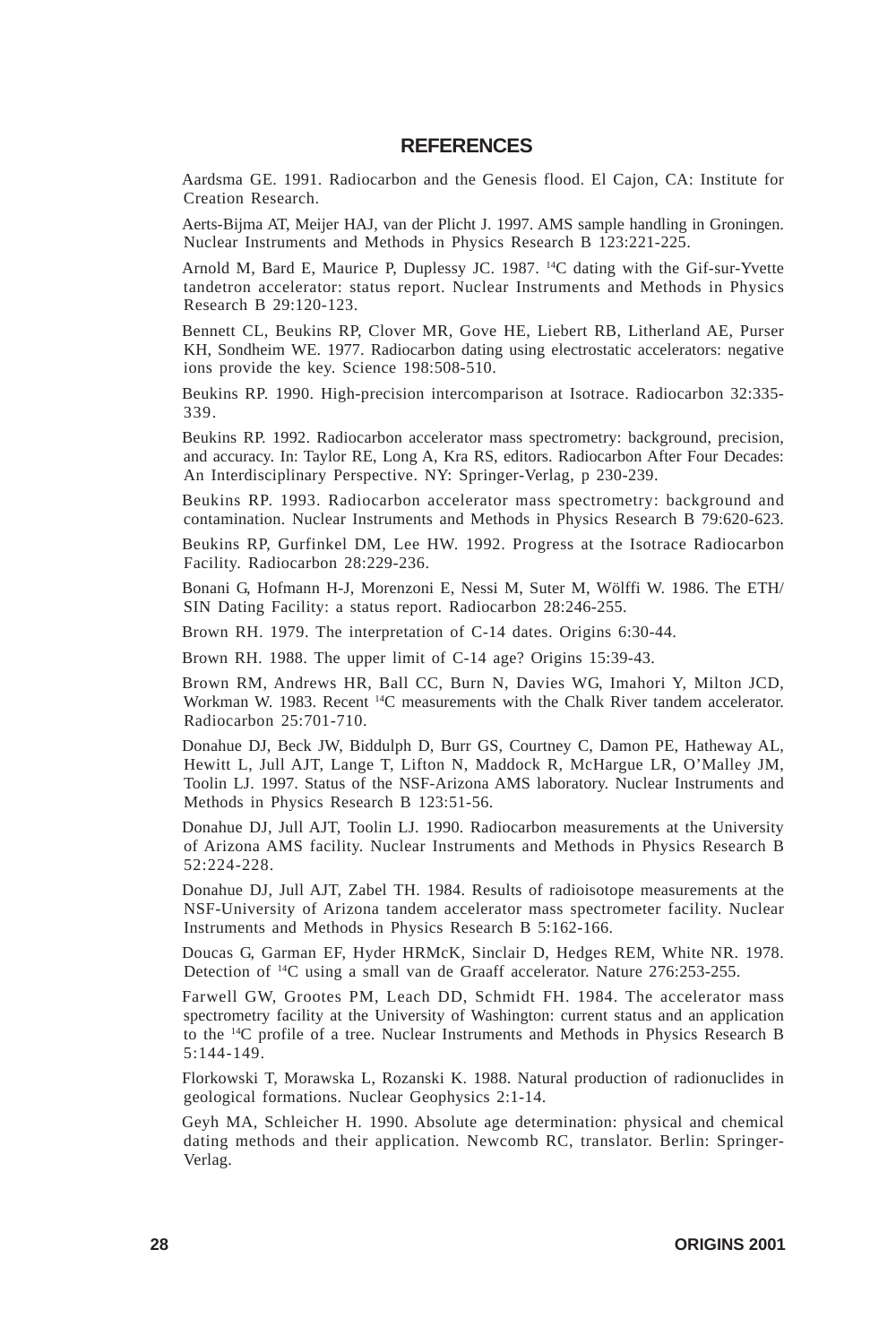Giem PAL. 1997a. Scientific theology. Riverside, CA: La Sierra University Press.

Giem PAL. 1997b. Carbon-14 dating methods and experimental implications. Origins 24:50-64.

Gillespie R, Hedges REM. 1984. Laboratory contamination in radiocarbon accelerator mass spectrometry. Nuclear Instruments and Methods in Physics Research B 5:294- 296.

Grootes PM, Mook WG, Vogel JC, de Vries AE, Haring A, Kistemaker J. 1975. Enrichment of radiocarbon for dating samples up to 75,000 years. Zeitschrift für Naturforschung 30a:1-14.

· Grootes PM, Stuiver M, Farwell GW, Leach DD, Schmidt FH. 1986. Radiocarbon dating with the University of Washington accelerator mass spectrometry system. Radiocarbon 28:237-245.

Gulliksen S, Thomsen MS. 1992. Estimation of background contamination levels for gas counting and AMS target preparation in Trondheim. Radiocarbon 34:312-317.

Gurfinkel DM. 1987. An assessment of laboratory contamination at the Isotrace radiocarbon facility. Radiocarbon 29:335-346.

Jull AJT, Donahue DJ, Hatheway AL, Linick TW, Toolin LJ. 1986. Production of graphite targets by deposition from CO/ $H_2$  for precision accelerator <sup>14</sup>C measurements. Radiocarbon 28:191-197.

Kirner DL, Burky R, Taylor RE, Southon JR. 1997. Radiocarbon dating organic residues at the microgram level. Nuclear Instruments and Methods in Physics Research B 123:214-217.

Kirner DL, Taylor RE, Southon JR. 1995. Reduction in backgrounds of microsamples for AMS 14C dating. Radiocarbon 37:697-704.

Kitagawa H, Masuzawa T, Makamura T, Matsumoto E. 1993. A batch preparation method for graphite targets with low background for AMS 14C measurements. Radiocarbon 35:295-300.

Kretschmer W, Anton G, Benz M, Blasche S, Erler E, Finckh E, Fischer L, Kerscher H, Kotva A, Klein M, Leigart M, Morgenroth G. 1998. The Erlangen AMS facility and its applications in 14C sediment and bone dating. Radiocarbon 40:231-238.

McNichol AP, Gagnon AR, Osborne EA, Hutton DL, Von Reden KF, Schneider RJ. 1995. Improvements in procedural blanks at NOSAMS: reflections of improvements in sample preparation and accelerator operation. Radiocarbon 37:683-691.

Middleton R, Klein J, Fink D. 1989. A  $CO_2$  negative ion source for <sup>14</sup>C dating. Nuclear Instruments and Methods in Physics Research B 43:231-239.

Muller RA. 1977. Radioisotope dating with a cyclotron. Science 196:489-494.

Nakai N, Nakamura T, Kimura M, Sakase T, Sato S, Sakai A. 1984. Accelerator mass spectroscopy of 14C at Nagoya University. Nuclear Instruments and Methods in Physics Research B 5:171-174.

Nelson DE, Korteling RG, Stott WR. 1977. Carbon-14: direct detection at natural concentrations. Science 198:507-508.

Nelson DE, Vogel JS, Southon JR, Brown TA. 1986. Accelerator radiocarbon dating at SFU. Radiocarbon 28:215-222.

Pearson A, McNichol AP, Schneider RJ, Von Reden CF. 1998. Microscale AMS 14C measurements at NOSAMS. Radiocarbon 40:61-75.

Planetary Sciences Unit, University of Cambridge. 1982. Mantle methane — fool's gold? Nature 300:312-313.